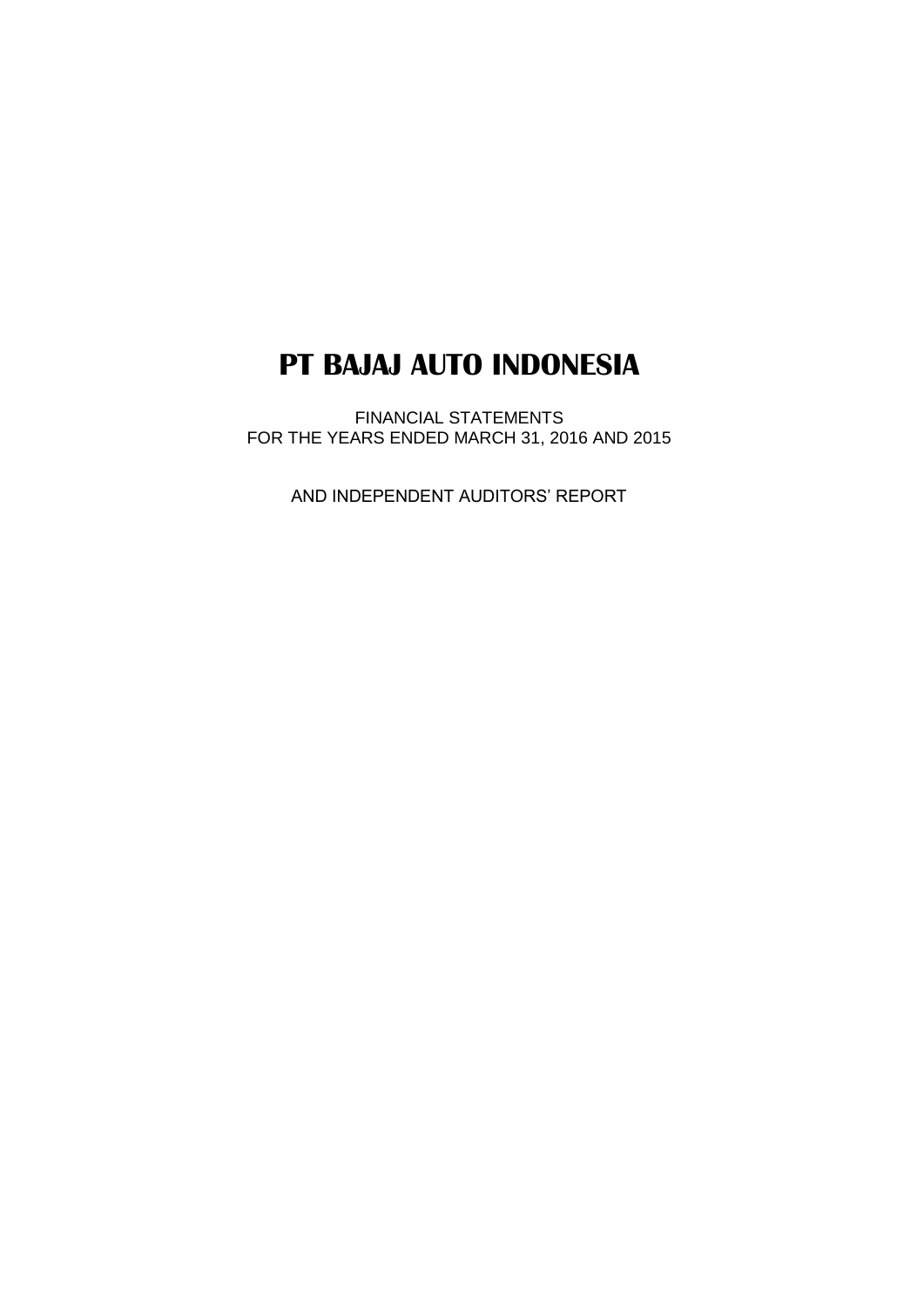TABLE OF CONTENTS

The financial statements have been prepared in Indonesian Rupiah. Also the audit report is based on figures in Indonesian Rupiah. For the purpose of user, the financial statements and notes as on 31 March 2016 & 2015 have been converted in Indian Rupees at following exchange rates as on 31 March 2016. 1 USD = Indonesian Rupiah 13276  $1$  USD = Rs. 66.2550

Hence, Re. 1 = Indonesian Rupiah 200.38

|                                                                                      | Page     |
|--------------------------------------------------------------------------------------|----------|
|                                                                                      |          |
| DIRECTORS' STATEMENT LETTER                                                          |          |
| INDEPENDENT AUDITORS' REPORT                                                         | $1 - 2$  |
| FINANCIAL STATEMENTS - As of March 31, 2016 and 2015<br>And for the years then ended |          |
| <b>Statements of Financial Position</b>                                              | $3 - 4$  |
| Statements of Comprehensive Income                                                   | 5        |
| Statements of Changes In Equity                                                      | 6        |
| <b>Statements of Cash Flows</b>                                                      | 7        |
| Notes to Financial Statements                                                        | $8 - 18$ |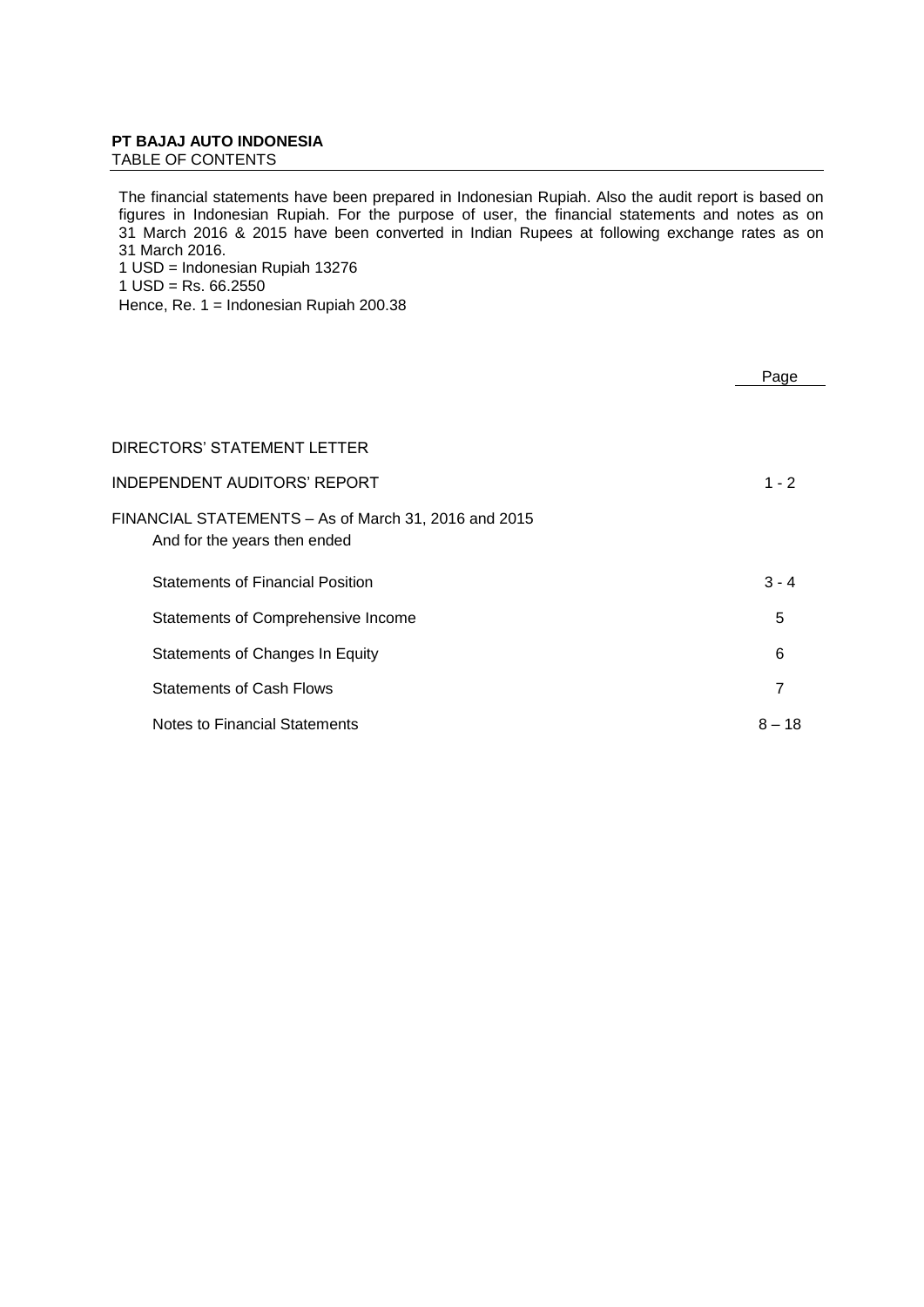

PT. Bajaj Auto Indonesia Menara Imperium Lt. 12 X<br>Jl. H.R. Rasuna Said Kav. 1 .<br>Jakarta Selatan 12980  $+62218281787$ <br> $+62218307615$ Tel Fax

### **DIRECTORS' STATEMENT** RELATING TO THE RESPONSIBILITY FOR THE FINANCIAL STATEMENTS FOR THE YEAR ENDED MARCH 31, 2016 PT BAJAJ AUTO INDONESIA

÷

t

 $\ddot{\cdot}$ 

We, the undersigned:

Name

Office address

Domicile

Kulkarni Dinesh Anantrao

Jalan Panjang No. 11D-E Arteri Kelapa Dua Kebon Jeruk - Jakarta 11550

C/O BAJAJ AUTO LTD. Akurdi, Pune 411 035 Maharashtra state India

(+91) 9561112752

**President Director** 

Phone number

Position

State that:

- We are responsible for the preparation and presentation of the financial statements for the year  $\mathbf{1}$ ended March 31, 2016;
- The financial statements have been prepared and presented in accordance with the Indonesian  $2.$ **Financial Accounting Standards:**
- All information contained in the financial statements is complete and correct; 3. a. The financial statements do not contain misleading material information or facts, and do not b. omit material information or facts:

Pune, April 14, 2016

We are responsible for the Company's internal control system. 4.

This statement is made truthfully.



**President Director** 

 $\bigcirc$ 

 $(\ )$ 

 $\bigcirc$ 

 $\bigcirc$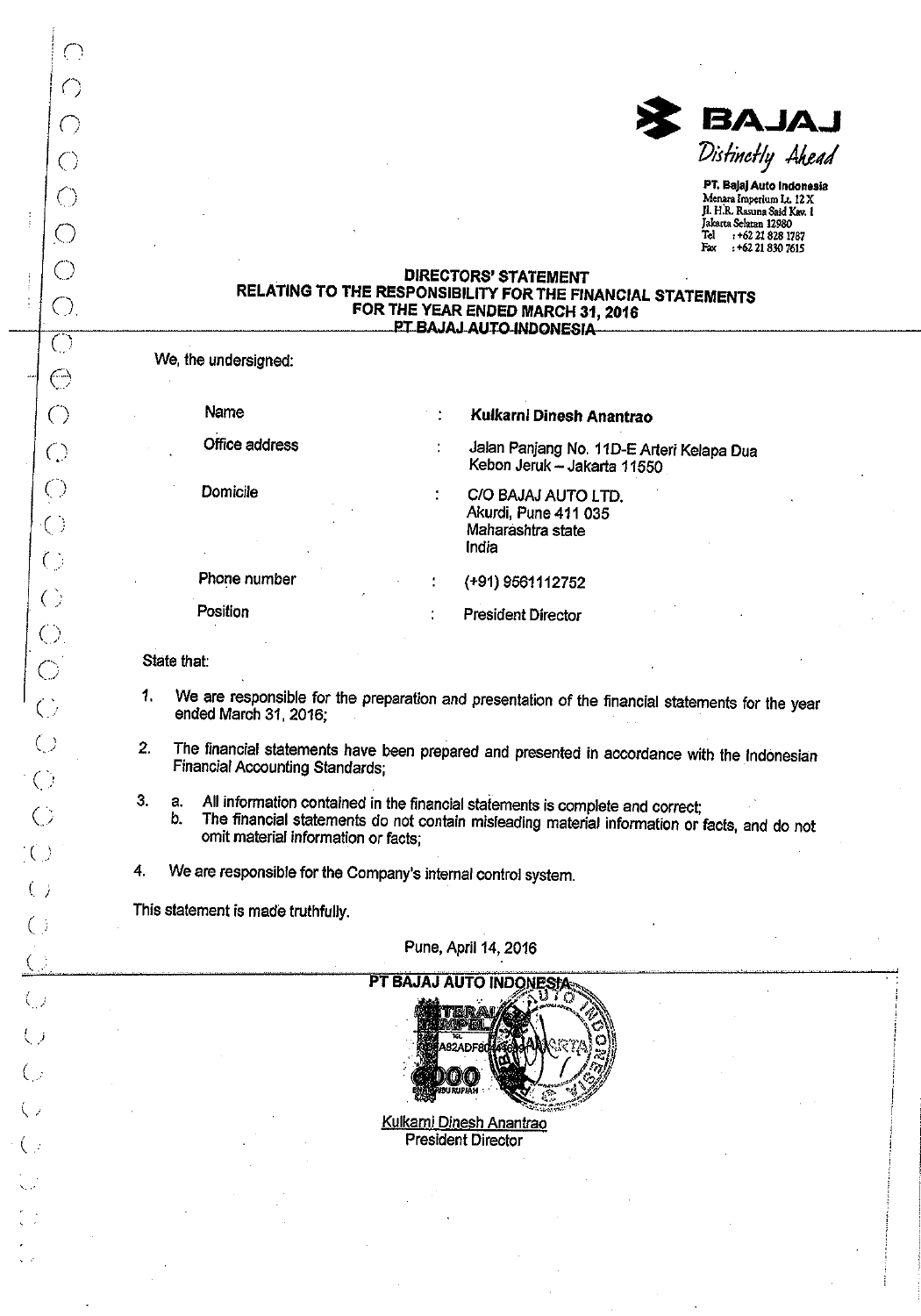

# TRISNO, ADAMS & REKAN

REGISTERED PUBLIC ACCOUNTANTS

NOMOR IZIN USAHA (BUSINESS LICENSE NO.): KMK. NOMOR 922/KM.1/2010

# Independent Auditors' Report

No. 008 B16 SAJI PA GA

The Commissioners and Directors PT BAJAJ AUTO INDONESIA

We have audited the accompanying financial statements of PT BAJAJ AUTO INDONESIA (the Company), which comprise of the statement of financial position as of March 31, 2016; and the statements of comprehensive income, changes in equity, and cash flows for the year then ended, and a summary of significant accounting policies and other explanatory information.

## Management's responsibility for the financial statements

The Company's management is responsible for the preparation and fair presentation of such financial statements in accordance with the Indonesian Financial Accounting Standards, and for such internal control as management determines is necessary to enable the preparation of the financial statements that are free from material misstatement. whether due to fraud or error.

## Auditor's responsibility

Our responsibility is to express an opinion on such financial statements based on our audit. We conducted our audit in accordance with auditing standards established by the Indonesian Institute of Certified Public Accountants. Those standards require that we comply with ethical requirements and plan and perform the audit to obtain reasonable assurance about whether such financial statements are free from material misstatement.

An audit involves periorming procedures to obtain audit evidence about the amounts and disclosures in the financial statements. The procedures selected depend on the auditor's judgment, including the assessment of the risks of material misstatement of the financial statement, whether due to fraud or error. In making those risk assessments. the auditors consider internal control relevant to entity's preparation and fair presentation of the financial statements in order to design audit procedures that are appropriate in the circumstances, but not for the purpose of expressing an opinion on the effectiveness of the entity's internal control. An audit also includes evaluating the appropriateness of accounting policies used and the reasonableness of accounting estimates made by the management, as well as evaluating the overall presentation of the financial statements.

We believe the audit evidence we have obtained is sufficient and appropriate to provide a basis for our audit opinion.  $\mathscr{F}$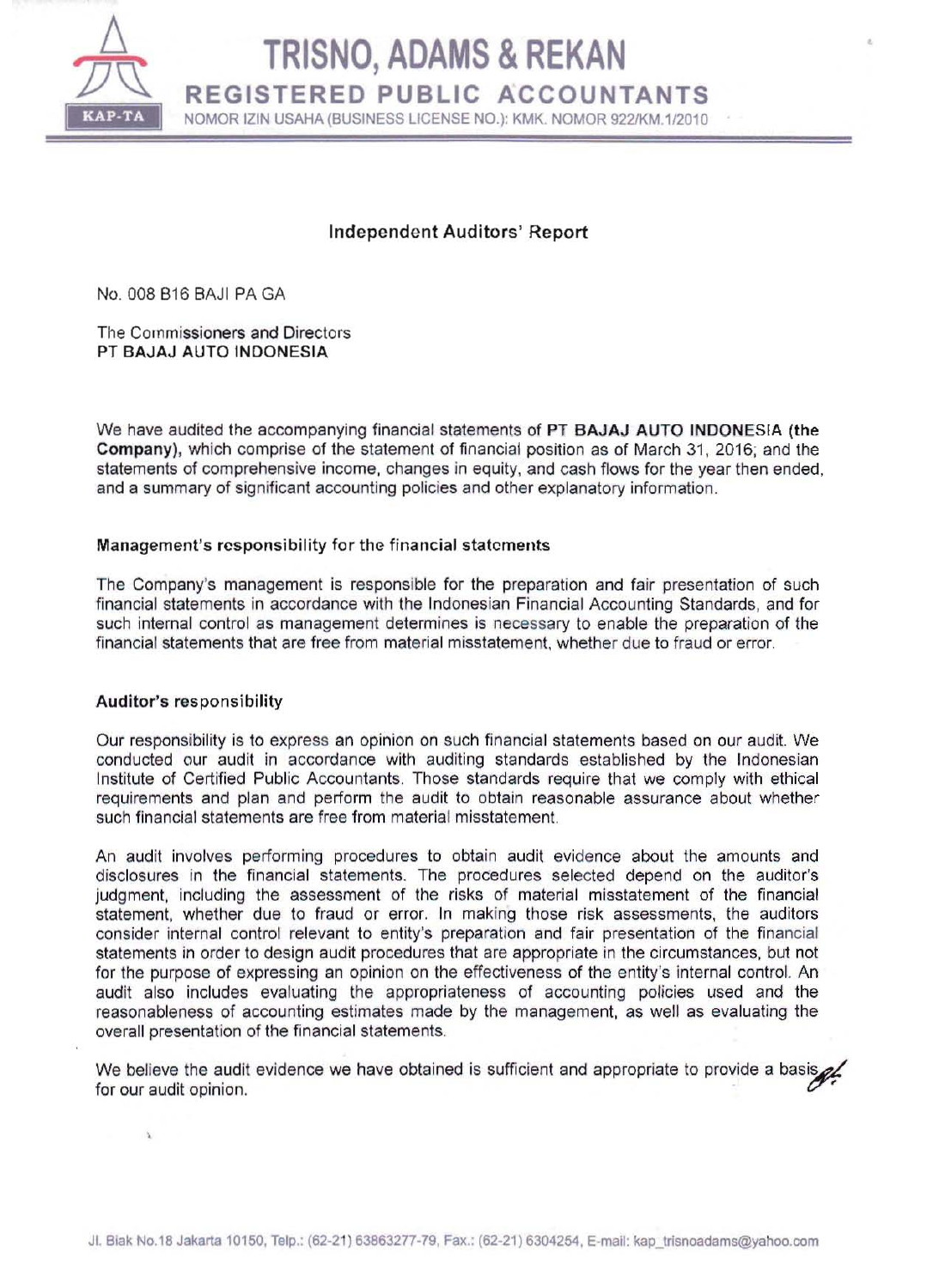

Opinion

In our opinion, the accompanying financial statements present fairly, in all material respects, the financial position of **PT BAJAJ AUTO INDONESIA** as of March 31, 2016, and its financial performance, and cash flows for the year then ended in accordance with the Indonesian Financial Accounting Standards.

TRISNO, ADAMS & REKAN Business Linense No. KMK.NOMOR 922/KM.1/2010

Patrick Henry Adam, M.Com., CPA of Indonesia License No. AP .0548

April 14, 2016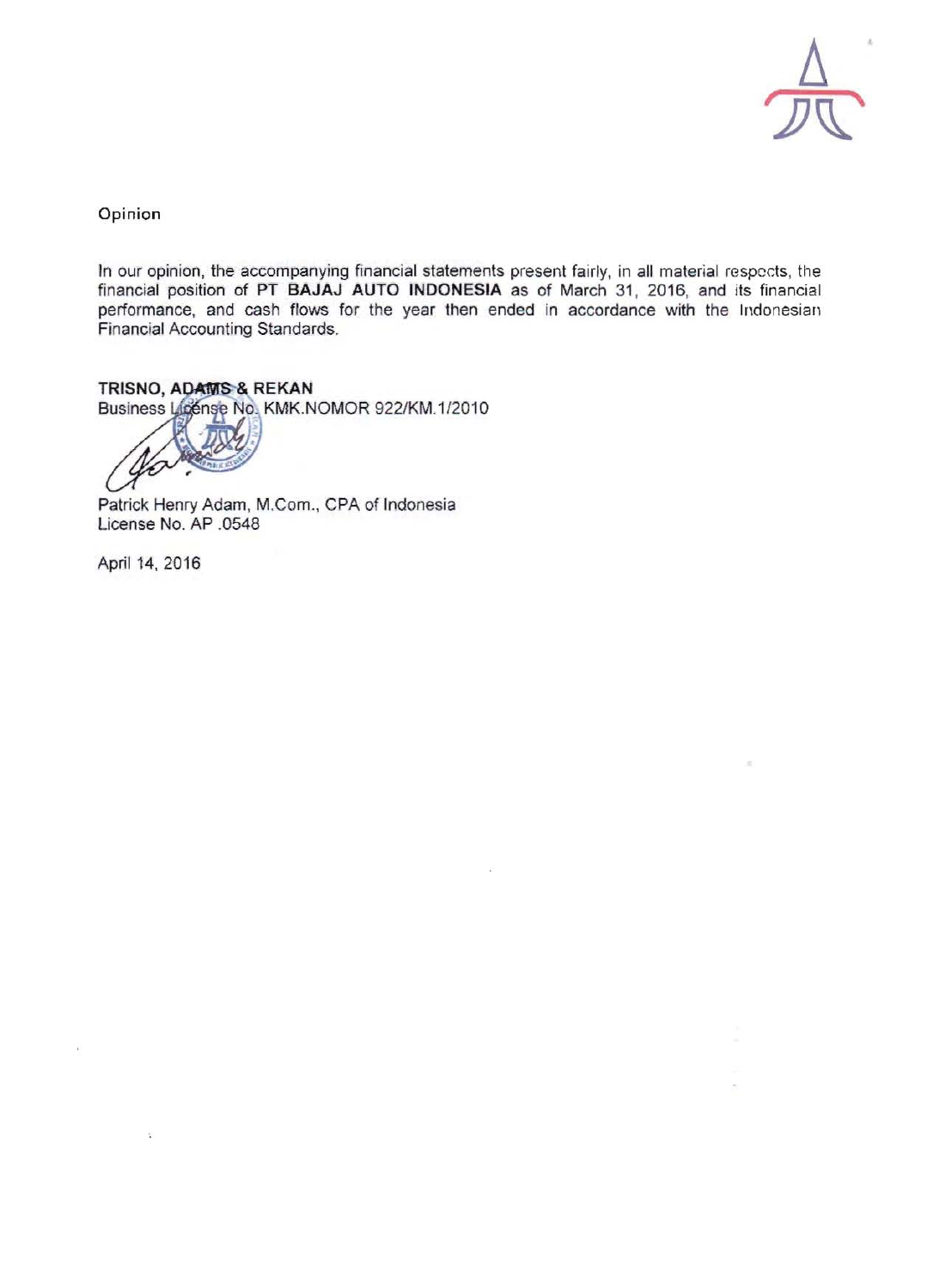STATEMENTS OF FINANCIAL POSITION MARCH 31, 2016 AND 2015 (Expressed in Indonesian Rupiah, unless otherwise stated)

|                                | Notes     | 2016           | 2015           | 2016        | 2015                     |
|--------------------------------|-----------|----------------|----------------|-------------|--------------------------|
|                                |           | <b>IDR</b>     | <b>IDR</b>     | INR (Crore) | INR (Crore)              |
| <b>ASSETS</b>                  |           |                |                |             |                          |
| <b>CURRENT ASSETS</b>          |           |                |                |             |                          |
| Cash and cash equivalents      | 2b, 2d, 3 | 11,127,559,355 | 11,223,651,453 | 5.56        | 5.60                     |
| Other receivable               | 5         | 162,074,790    |                | 0.08        | $\overline{\phantom{a}}$ |
| Prepaid taxes                  | 2o,6a     | 76,221,056     | 114,343,056    | 0.04        | 0.06                     |
| <b>Total Current Assets</b>    |           | 11,365,855,201 | 11,337,994,509 | 5.68        | 5.66                     |
| <b>NON-CURRENT ASSETS</b>      |           |                |                |             |                          |
| Security deposit               |           | 10,000,000     | 10,000,000     |             |                          |
| <b>Total Noncurrent Assets</b> |           | 10,000,000     | 10,000,000     | ۰           |                          |
| <b>TOTAL ASSETS</b>            |           | 11,375,855,201 | 11,347,994,509 | 5.68        | 5.66                     |

*See accompanying notes to financial statements which are an integral part of the financial statements*

Rakesh Sharma Kevin D'sa Teguh Boentoro *President Commissioner Commissioner Commissioner*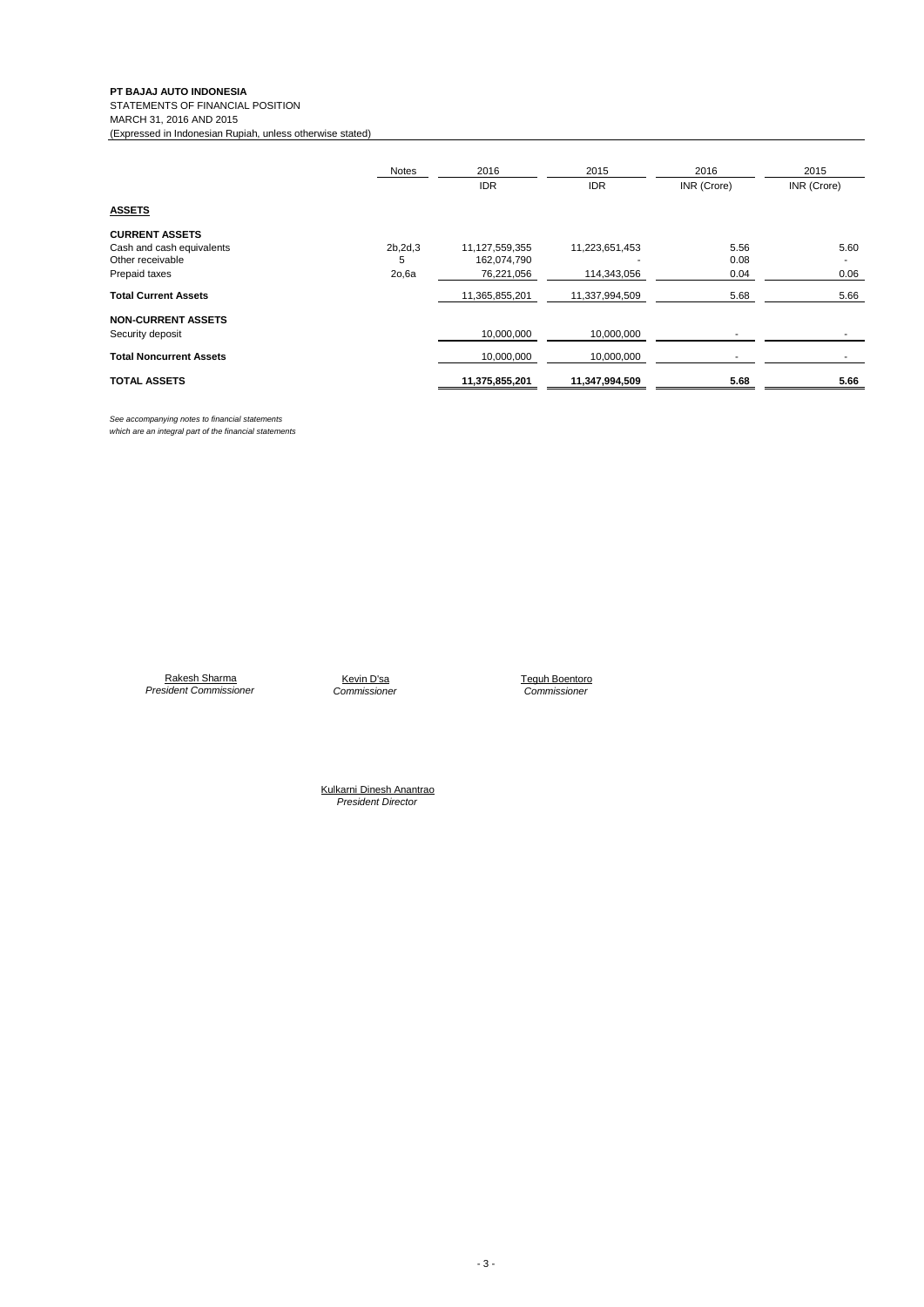STATEMENTS OF FINANCIAL POSITION

MARCH 31, 2016 AND 2015

(Expressed in Indonesian Rupiah, unless otherwise stated) (Continued)

|                                                           | Notes | 2016              | 2015                 | 2016        | 2015        |
|-----------------------------------------------------------|-------|-------------------|----------------------|-------------|-------------|
|                                                           |       | <b>IDR</b>        | <b>IDR</b>           | INR (Crore) | INR (Crore) |
| <b>LIABILITIES AND EQUITY</b>                             |       |                   |                      |             |             |
| <b>CURRENT LIABILITIES</b>                                |       |                   |                      |             |             |
| Taxes payable                                             | 20,6b |                   | 10,000,000           |             |             |
| Accrued expenses                                          | 2n    | 66,543,224        | 117,756,000          | 0.03        | 0.06        |
| <b>Total Current Liabilities</b>                          |       | 66,543,224        | 127,756,000          | 0.03        | 0.06        |
| <b>EQUITY</b>                                             |       |                   |                      |             |             |
| Capital stock - USD 100 (IDR 935,500) par value per share |       |                   |                      |             |             |
| Authorized, subscribed and paid-up - 295,000 shares       | 9     | 388,232,500,000   | 388,232,500,000      | 193.75      | 193.75      |
| Foreign exchange difference on paid-up capital            | 9     | 17,623,187,500    | 17,623,187,500       | 8.80        | 8.80        |
| Deficit                                                   |       | (394,546,375,523) | (394, 635, 448, 991) | (196.90)    | (196.95)    |
| <b>Total Equity</b>                                       |       | 11,309,311,977    | 11,220,238,509       | 5.65        | 5.60        |
| <b>TOTAL LIABILITIES AND EQUITY</b>                       |       | 11,375,855,201    | 11,347,994,509       | 5.68        | 5.66        |

*See accompanying notes to financial statements*

*which are an integral part of the financial statements*

Rakesh Sharma Kevin D'sa Teguh Boentoro *President Commissioner Commissioner Commissioner*

*President Director* Kulkarni Dinesh Anantrao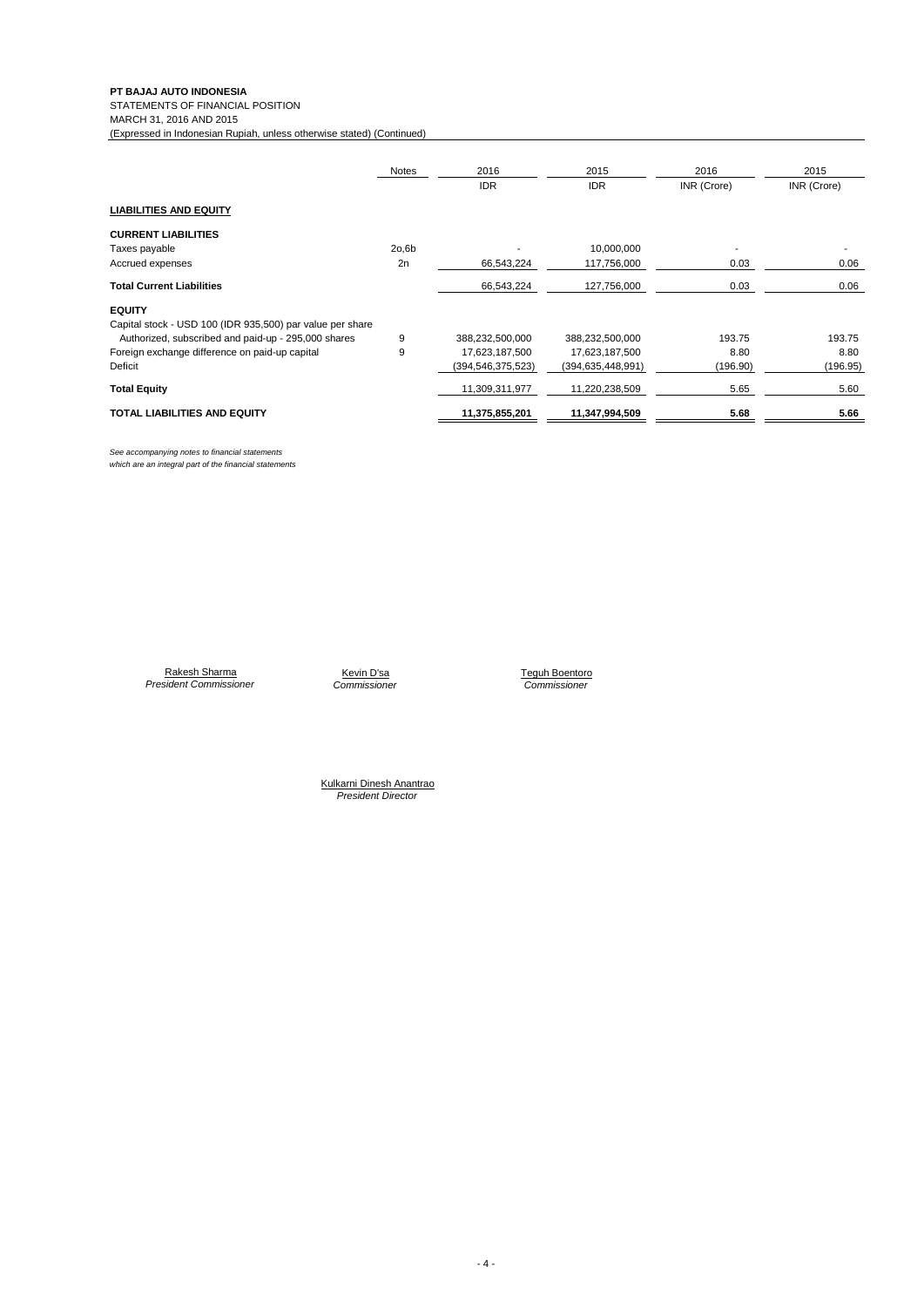STATEMENTS OF PROFIT OR LOSS AND OTHER COMPREHENSIVE INCOME FOR THE YEARS ENDED MARCH 31, 2016 AND 2015

(Expressed in Indonesian Rupiah, unless otherwise stated)

|                                                                                                                                                                                     | Notes          | 2016<br>$\overline{IDR}$                | 2015<br><b>IDR</b>                                                     | 2016<br>$\overline{\text{INR}}$ (Crore) | 2015<br>INR (Crore)                    |
|-------------------------------------------------------------------------------------------------------------------------------------------------------------------------------------|----------------|-----------------------------------------|------------------------------------------------------------------------|-----------------------------------------|----------------------------------------|
| <b>NET SALES</b>                                                                                                                                                                    | 2n, 10         |                                         | 5,410,468,257                                                          |                                         | 2.70                                   |
| <b>COST OF GOODS SOLD</b>                                                                                                                                                           | 2c, 2n, 11     |                                         | 4,781,519,409                                                          |                                         | 2.39                                   |
| <b>GROSS PROFIT</b>                                                                                                                                                                 |                |                                         | 628,948,848                                                            |                                         | 0.31                                   |
| <b>OPERATING EXPENSES</b><br>Selling<br>General and administrative                                                                                                                  | 2n, 12         | (237,910,899)                           | (95,400,087)<br>(6, 196, 657, 014)                                     | (0.12)                                  | (0.05)<br>(3.09)                       |
| <b>Total Operating Expenses</b>                                                                                                                                                     |                | (237, 910, 899)                         | (6,292,057,101)                                                        | (0.12)                                  | (3.14)                                 |
| <b>LOSS FROM OPERATIONS</b>                                                                                                                                                         |                | (237, 910, 899)                         | (5,663,108,253)                                                        | (0.12)                                  | (2.83)                                 |
| <b>OTHER INCOME (EXPENSES)</b><br>Interest income - net<br>Gain (loss) on foreign exchange - net<br>Gain on sale of property, plant and equipments - net<br>Rental income<br>Others | 2 <sub>b</sub> | 162,074,790<br>76.916.800<br>87,992,777 | 1,756,886<br>732,805,978<br>198,774,795<br>48,600,000<br>1,348,727,197 | 0.09<br>0.04<br>0.04                    | $\sim$<br>0.37<br>0.10<br>0.02<br>0.67 |
| Other Income - Net                                                                                                                                                                  |                | 326,984,367                             | 2,330,664,856                                                          | 0.17                                    | 1.16                                   |
| <b>INCOME (LOSS) BEFORE INCOME TAX</b>                                                                                                                                              |                | 89,073,468                              | (3,332,443,397)                                                        | 0.05                                    | (1.67)                                 |
| <b>INCOME TAX BENEFIT (EXPENSES)</b>                                                                                                                                                | 20,6c          |                                         |                                                                        |                                         |                                        |
| <b>INCOME (LOSS) FOR THE YEAR</b>                                                                                                                                                   |                | 89,073,468                              | (3,332,443,397)                                                        | 0.05                                    | (1.67)                                 |
| OTHER COMPREHENSIVE INCOME                                                                                                                                                          |                |                                         |                                                                        |                                         |                                        |
| TOTAL NET INCOME (LOSS) AND OTHER COMPREHENSIVE<br><b>INCOME FOR THE YEAR</b>                                                                                                       |                | 89,073,468                              | (3,332,443,397)                                                        | 0.05                                    | (1.67)                                 |

*See accompanying notes to financial statements which are an integral part of the financial statements.*

Rakesh Sharma Kevin D'sa Teguh Boentoro *President Commissioner Commissioner Commissioner*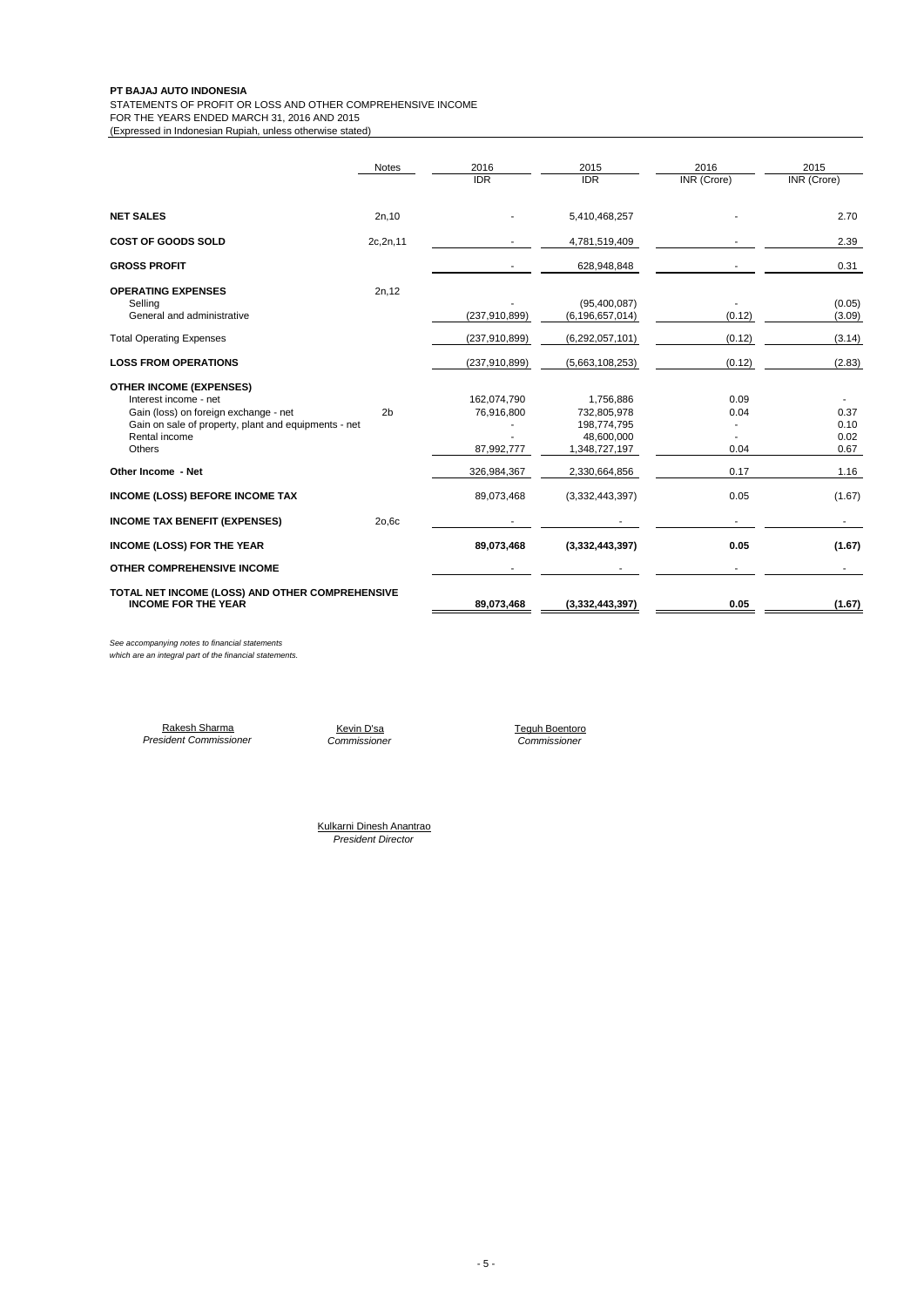### FOR THE YEARS ENDED MARCH 31, 2016 AND 2015 (Expressed in Indonesian Rupiah, unless otherwise stated) **PT BAJAJ AUTO INDONESIA** STATEMENTS OF CHANGES IN EQUITY

|                               | Paid-up<br>capital stock<br><b>IDR</b> | Foreign exchange<br>difference on<br>paid-up capital<br><b>IDR</b> | Deficit<br><b>IDR</b> | Total equity<br><b>IDR</b> |
|-------------------------------|----------------------------------------|--------------------------------------------------------------------|-----------------------|----------------------------|
| Balance as of April 1, 2014   | 388.232.500.000                        | 17,623,187,500                                                     | (391, 303, 005, 594)  | 14,552,681,906             |
| Total loss for the year       |                                        |                                                                    | (3,332,443,397)       | (3,332,443,397)            |
| Balance as of March 31, 2015  | 388,232,500,000                        | 17,623,187,500                                                     | (394, 635, 448, 991)  | 11,220,238,509             |
| Total net income for the year |                                        |                                                                    | 89,073,468            | 89,073,468                 |
| Balance as of March 31, 2016  | 388,232,500,000                        | 17,623,187,500                                                     | (394,546,375,523)     | 11,309,311,977             |

|                               | Paid-up<br>capital stock<br>INR (Crore) | Foreign exchange<br>difference on<br>paid-up capital<br>INR (Crore) | Deficit<br>INR (Crore) | Total equity<br>INR (Crore) |
|-------------------------------|-----------------------------------------|---------------------------------------------------------------------|------------------------|-----------------------------|
| Balance as of April 1, 2014   | 193.75                                  | 8.80                                                                | (195.28)               | 7.27                        |
| Total loss for the year       | ٠                                       |                                                                     | (1.67)                 | (1.67)                      |
| Balance as of March 31, 2015  | 193.75                                  | 8.80                                                                | (196.95)               | 5.60                        |
| Total net income for the year | ۰                                       |                                                                     | 0.05                   | 0.05                        |
| Balance as of March 31, 2016  | 193.75                                  | 8.80                                                                | (196.90)               | 5.65                        |

*See accompanying notes to financial statements which are an integral part of the financial statements*

> Rakesh Sharma **Kevin D'sa** Kevin D'sa **Kevin D'sa** Teguh Boentoro *President Commissioner*

*Commissioner Commissioner*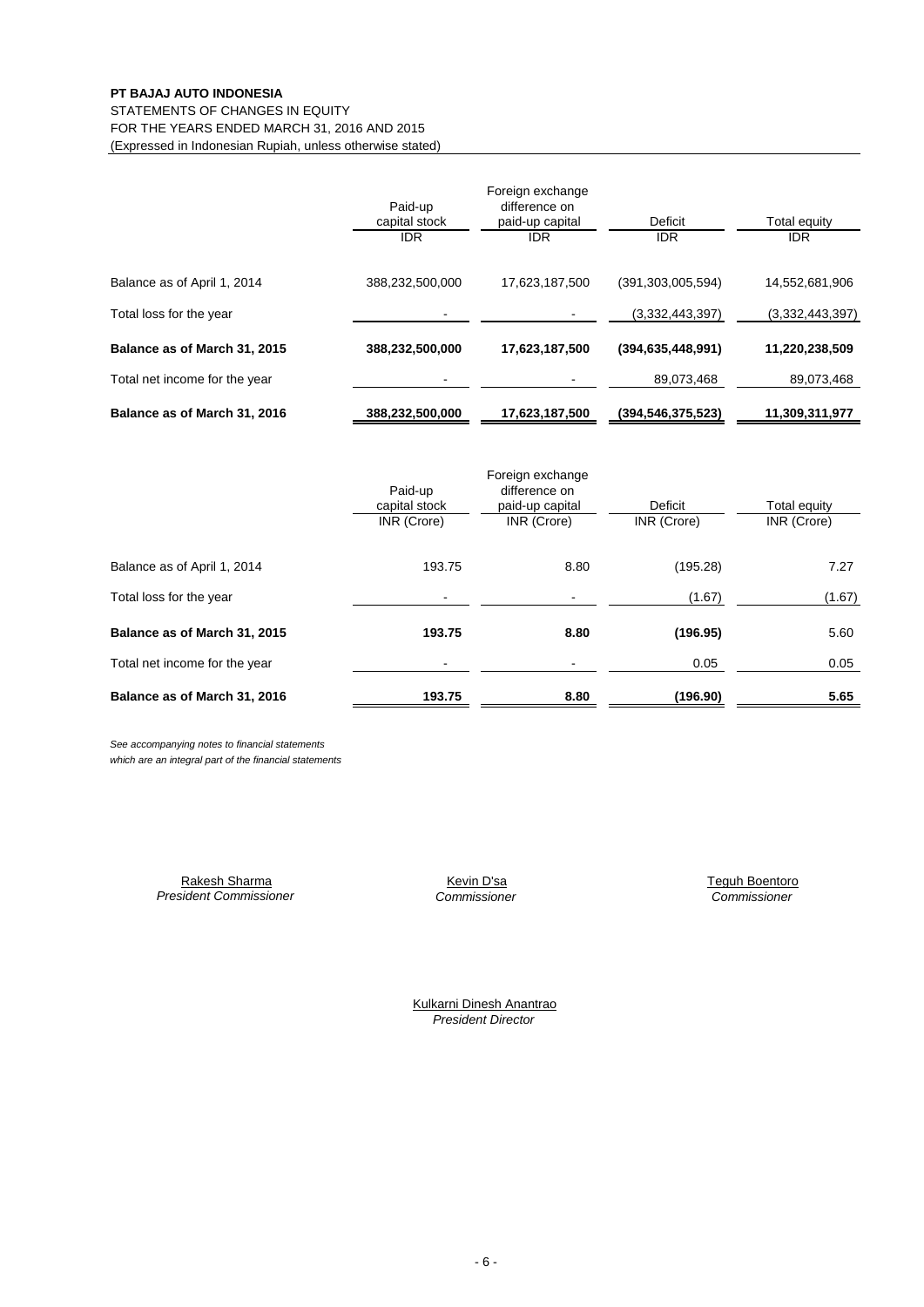#### STATEMENTS OF CASH FLOWS

FOR THE YEARS ENDED MARCH 31, 2016 AND 2015 (Expressed in Indonesian Rupiah, unless otherwise stated)

|                                                                                                                                                                                                      | 2016<br>IDR     | 2015<br><b>IDR</b>                                         | 2016<br><b>INR</b> (Crore) | 2015<br><b>INR</b> (Crore) |
|------------------------------------------------------------------------------------------------------------------------------------------------------------------------------------------------------|-----------------|------------------------------------------------------------|----------------------------|----------------------------|
| <b>CASH FLOWS FROM OPERATING ACTIVITIES</b><br>Cash receipts from customers<br>Cash paid to suppliers and employees<br>Cash receipts from tax refund                                                 | (96,092,098)    | 5,410,468,257<br>(5,714,139,641)<br>285,140,802            | (0.04)                     | 2.70<br>(2.85)<br>0.14     |
| Net Cash Used in Operating Activities                                                                                                                                                                | (96,092,098)    | (18,530,582)                                               | (0.04)                     | (0.01)                     |
| <b>CASH FLOWS FROM INVESTING ACTIVITIES</b><br>Interest received<br>Proceeds from sale of property, plant and equipment<br>Decrease in security deposit<br>Net Cash Provided by Investing Activities |                 | 1,756,886<br>779,480,463<br>1,192,598,600<br>1,973,835,949 |                            | 0.39<br>0.60<br>0.99       |
| <b>CASH FLOWS FROM FINANCING ACTIVITIES</b>                                                                                                                                                          |                 |                                                            |                            |                            |
| <b>NET INCREASE (DECREASE) IN CASH AND</b><br><b>CASH EQUIVALENTS</b>                                                                                                                                | (96,092,098.00) | 1,955,305,367                                              | (0.04)                     | 0.98                       |
| CASH AND CASH EQUIVALENTS AT BEGINNING OF YEAR                                                                                                                                                       | 11,223,651,453  | 9,268,346,086                                              | 5.60                       | 4.62                       |
| CASH AND CASH EQUIVALENTS AT END OF YEAR                                                                                                                                                             | 11,127,559,355  | 11,223,651,453                                             | 5.56                       | 5.60                       |

*See accompanying notes to financial statements which are an integral part of the financial statements*

Rakesh Sharma Kevin D'sa Teguh Boentoro *President Commissioner Commissioner Commissioner*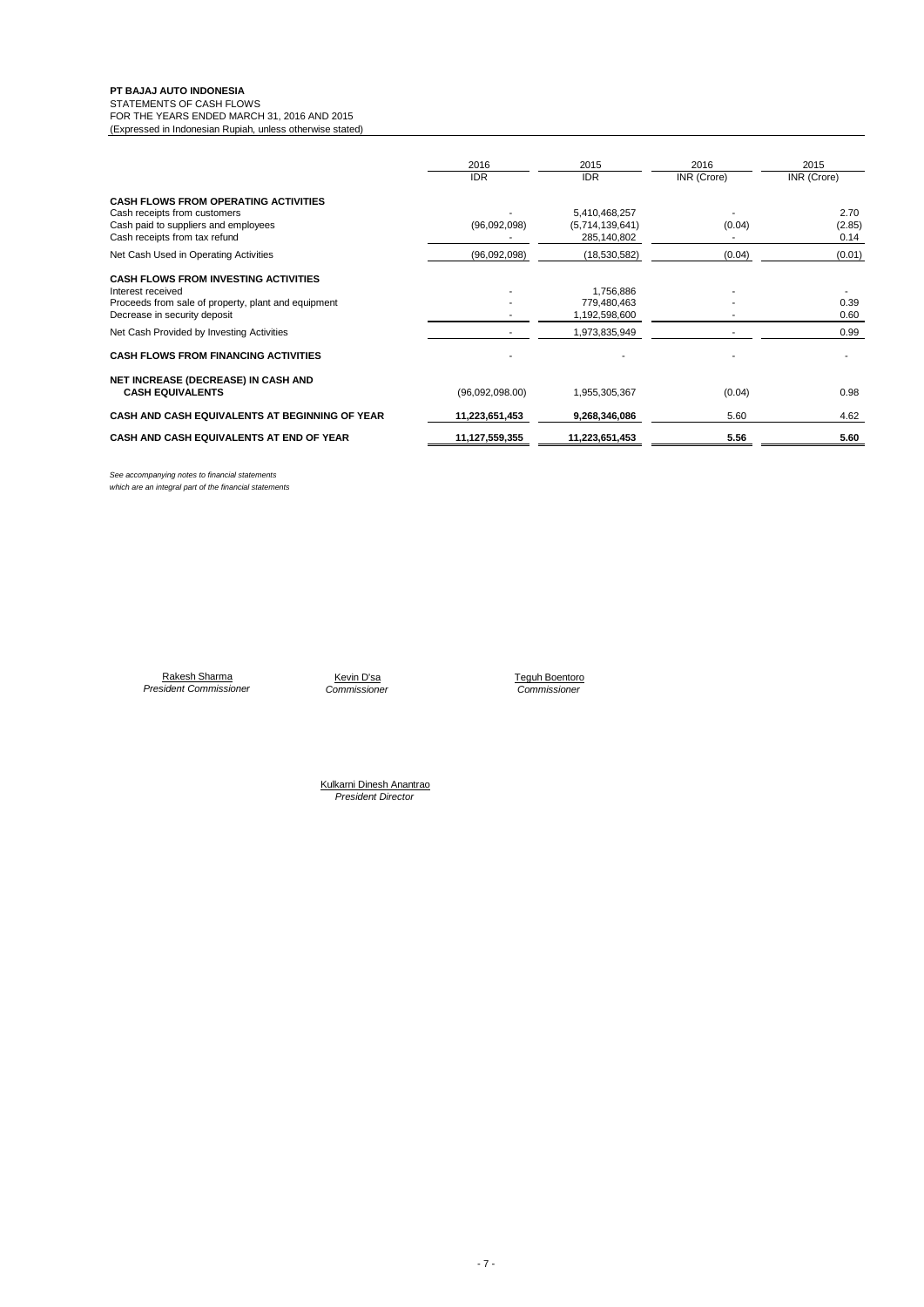#### **1. GENERAL**

PT Bajaj Auto Indonesia (the Company) was established within the framework of the Foreign Capital Investment Law No. 1 year 1967 as amended by Law No. 11 year 1970, based on notarial Deed No. 9 dated July 3, 2006 of Sutjipto, S.H., M.Kn., notary public in Jakarta. The deed of establishment has been approved by the Minister<br>of Law and Human Rights of the Republic of Indonesia wit No. 83 dated October 17, 2006, Supplement No. 11137. Based on Decision Letter No. 631/I/PMA/2006, Project Code No. 3591/5030-31/32-19262 dated June 8, 2006 and No. 1119/III/PMA/08 dated July 10, 2008, the Company obtained approval for foreign investment from Foreign Investment Coordinating Board (BKPM). The articles of association have been amended several times, most recently are:

- Notarial deed No. 82 dated April 18, 2013 by Mala Mukti, S.H., LL.M., a notary public in Jakarta, concerning in increasing paid up capital based on circular of shareholders. These changes has been approved by the Minister of Law and Human Rights of the Republic of Indonesia with decision letter No. AHU-27579- AH.01.02-Tahun 2013 dated May 22, 2013.
- Notarial deed No. 09 dated September 9, 2013 by Mala Mukti, S.H., LL.M., a notary public in Jakarta, concerning in changes of the management structure of the board of directors and company's head office address. These changes has been approved by the Minister of Law and Human Rights of the Republic of Indonesia with decision letter No. AHU-65799.AH.01.02.Tahun 2013 dated December 16, 2013.
- Notarial deed No. 92 dated Januari 30, 2014 by Mala Mukti, S.H., LL.M., a notary public in Jakarta, concerning in increasing paid up capital based on circular of shareholders. These changes has been approved by the Minister of Law and Human Rights of the Republic of Indonesia with decision letter No. AHU-08665.AH.01.02.Tahun 2014 dated February 28, 2014.
- The Company has obtained the approval letter from Foreign Investment Coordinating Board (BKPM) regarding increase in paid in capital as stated in BKPM's approval No. 671/A.8/PMA/2013, dated April 11, 2013 and No.175/I/IP-PB/PMA/2014 dated January 24, 2014.

The Company is domiciled in Jalan Panjang N0. 11D-E Arteri Kelapa Dua, Kebon Jeruk - Jakarta..

In accordance with article 3 of the Company's articles of association, the scope of its activities is to engage in the trading and manufacturing of two wheelers, three wheelers and spare parts thereof. The Company started commercial operations in 2006.

The Company's management as of March 31, 2016 and 2015 consist of the following:

|                               | 2016 and 2015            |
|-------------------------------|--------------------------|
|                               |                          |
| <b>President Commissioner</b> | Rakesh Sharma            |
| Commissioners                 | Kevin D'sa               |
|                               | <b>Tequh Boentoro</b>    |
| <b>President Director</b>     | Kulkarni Dinesh Anantrao |

The Company had total number of employees of nil in 2016 and 2015 (unaudited).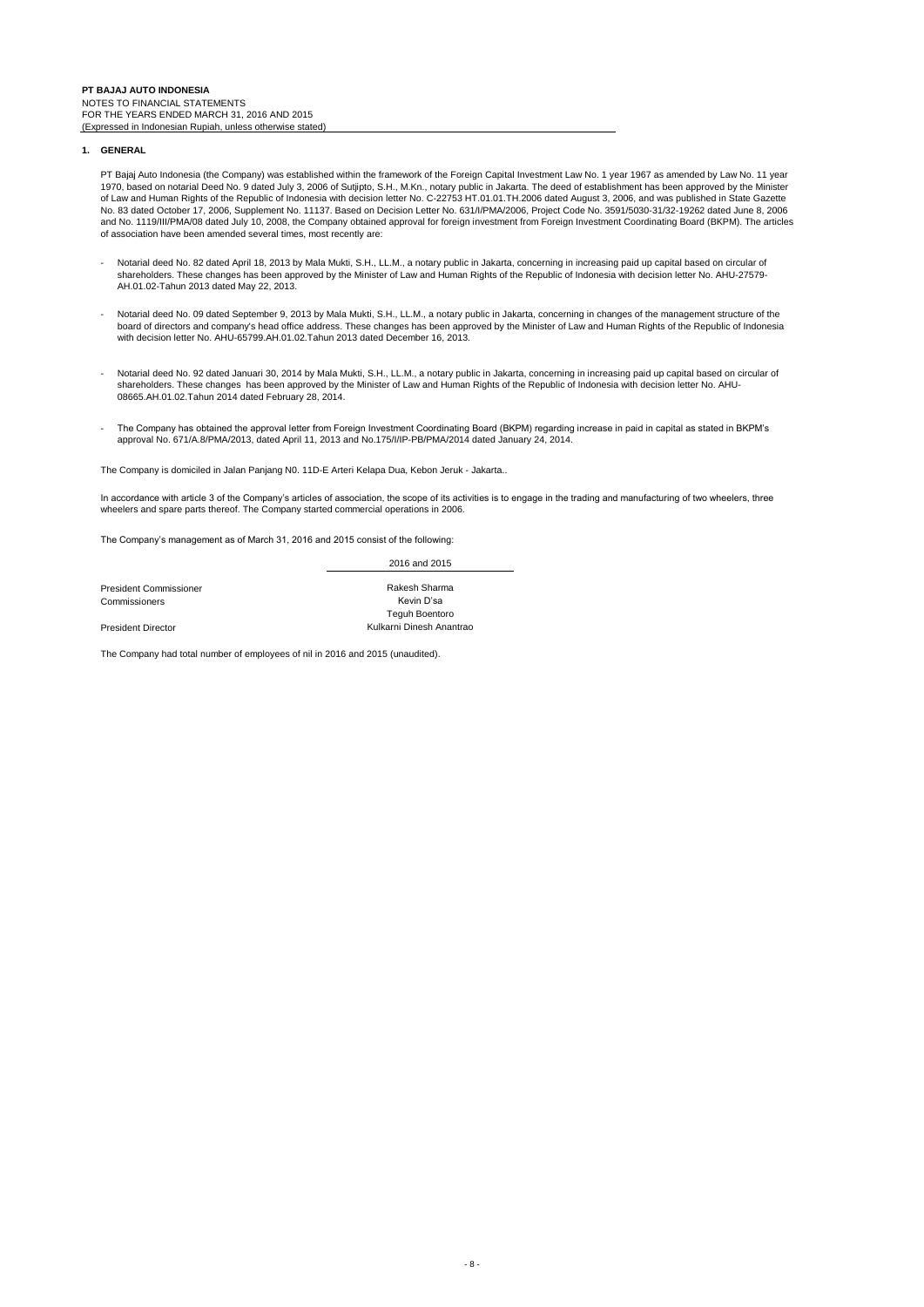#### **2. SUMMARY OF SIGNIFICANT ACCOUNTING POLICIES**

#### a. **Financial Statement Presentation**

The financial statements have been prepared in accordance with Indonesian Financial Accounting Standards ("SAK"), which comprise the Statements and Intrepretations issued by the Board of Financial Accounting Standards of the Indonesian Institute of Accountants. Such financial statements are an English translation of the Company's statutory report in Indonesia, and are not intended to present financial position and results of operations, changes in equity, and cash flows in accordance with accounting principles and reporting practices generally accepted in other countries and jurisdictions.

The financial statements, except for the statements of cash flows, are prepared under the accrual basis of accounting. The reporting currency used in the preparation of the financial statements is the Indonesian Rupiah, while the measurement basis used is the historical cost, except for certain accounts which are measured on the bases described in the related accounting policies.

The statements of cash flows are prepared using the direct method with classifications of cash flows into operating, investing and financing activities.

#### b. **Foreign Currency Transactions and Translation**

The financial statements are presented in Rupiah, which is functional currency and reporting currency of the Company. Transactions denominated in a foreign currency are translated into Rupiah at the exchange rate prevailing at the date of the transaction. At the reporting dates, monetary assets and liabilities in foreign<br>currencies are translated at the Central Bank of Indone from the translation at period-end exchange rates of monetary assets and liabilities denominated in foreign currencies are recognised in the profit or loss.

#### c. **Transaction with Related Parties**

A related party is a person or entity that is related to the Company:

- 1) directy, or indirectly through one or more intermediaries, the party (1) controls, is controlled by, or is under common control with the Company; has an interest in the Company that gives it significant influence over the Company; or has joint control over the Company.
- 2) the party is an associate of the Company;
- 3) the party is a joint venture in which the Company is a venturer;
- 4) the party is a member of the key management personnel of the Company;
- 5) the party is a close member of the family of any individuals referred to in (1) or (4)
- 6) the party is an entity that is controller, jointly controlled, significantly influenced by or for which significant voting power in such entity resides with directly or indirectly, any individual referred to in (4) or (5); or
- 7) The party is a post-employment benefit plan for the benefit employees of the Company, or of any entity that is a related party of the Company.

#### d. **Cash and Cash equivalents**

Cash and cash equivalents consist of cash on hand and in banks and all unrestricted investment with maturities of three months or less from the date of placement.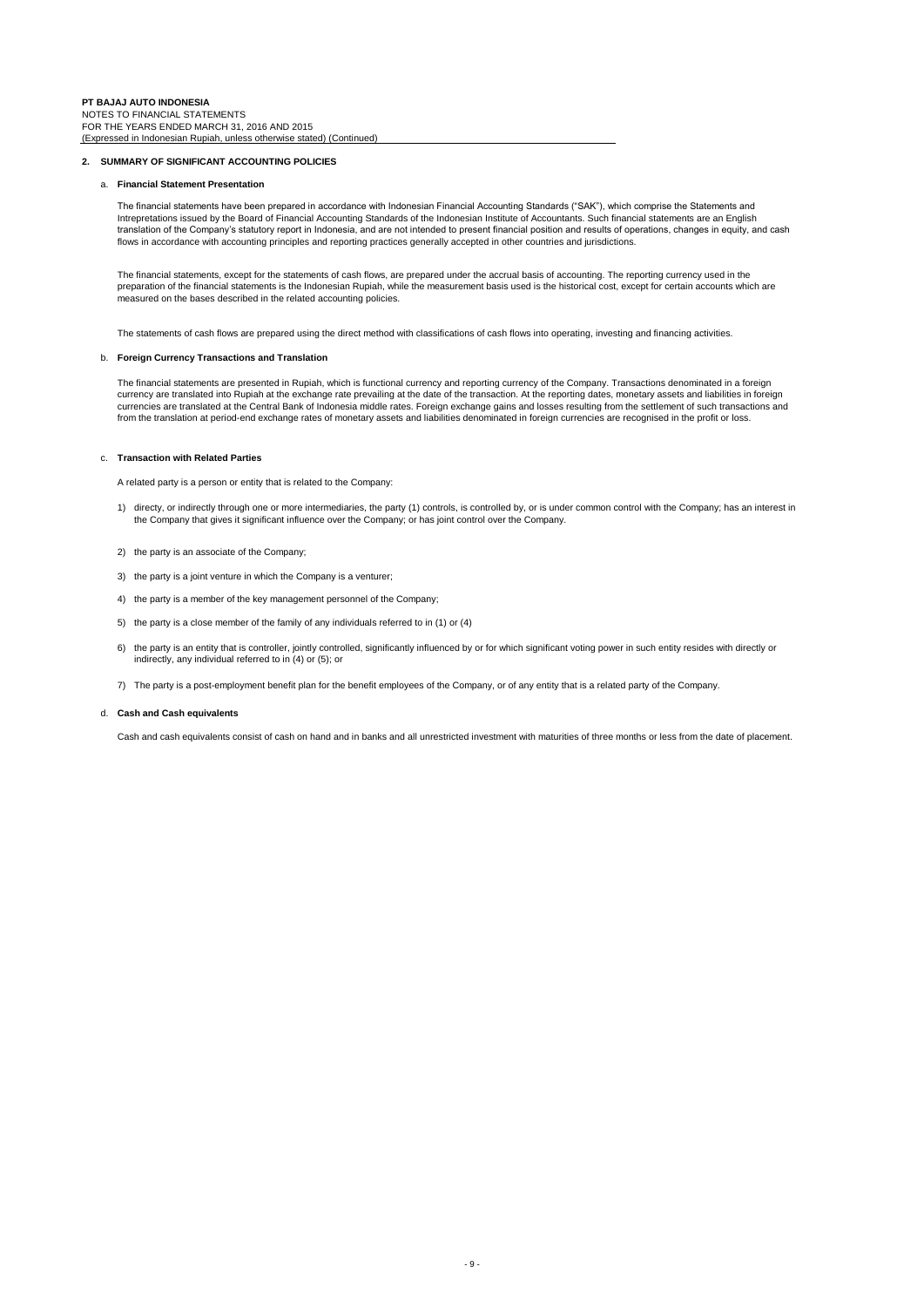#### **2. SUMMARY OF SIGNIFICANT ACCOUNTING POLICIES (Continued)**

#### e. **Trade receivables**

Trade receivables are recognized initially at fair value and subsequently measured at amortised cost using the effective interest method, less provision for impairment. A provision for impairment of trade receivable is established when there is objective evidence that the outstanding amounts of the Company's receivables will not be collected.

#### f. **Inventories**

Inventories are stated at cost or net realizable value, whichever is lower. Costs of vehicles and spare parts are determined using the moving weighted average method.

A provision for inventory loss is determined on the basis of estimated inventory losses since the date of the last physical inventory.

#### g. **Impairment of Financial Assets**

At the end of each reporting period, the Company assesses whether there is objective evidence that a financial asset or group of financial assets is impaired. A financial asset or a group of financial assets is impaired and impairment losses are recognised only if there is objective evidence of impairment as a result of one or<br>more events that occurred after the initial recognitio the financial asset or group of financial assets that can be reliably estimated. The Company first assesses whether objective evidence of impairment exists.

For loans and receivables category, the amount of the loss is measured as the difference between the asset's carrying amount and the present value of estimated future cash flows (excluding future credit losses that have not been incurred) discounted at the financial asset's original effective interest rate. The carrying amount<br>of the asset is reduced and the amount of the loss is

If, in a subsequent period, the amount of the impairment loss decreases and the decrease can be related objectively to an event occurring after the impairment was recognised (such as an improvement in the debtor's credit rating), the reversal of the previously recognised impairment loss is recognised in the profit or loss.

#### h. **Prepaid Expenses**

Prepaid expenses are amortized over their beneficial periods using the straight-line method.

#### i. **Property, Plant and Equipment and Depreciation**

Property, plant and equipment are stated at cost less accumulated depreciation and impairment losses.

Depreciation is computed using the straight-line method based on the estimated useful lives of the assets as follows:

|                                        | Years   |
|----------------------------------------|---------|
| Machinery                              |         |
| Computer and data processing equipment | 4       |
| Factory equipment                      | 8       |
| Home and office appliance              | 4       |
| Transportation equipment               | $4 - 8$ |

When the carrying amount of an asset exceeds its estimated recoverable amount, the asset is written down to its estimated recoverable amount, which is determined as the higher of net selling price of value in use.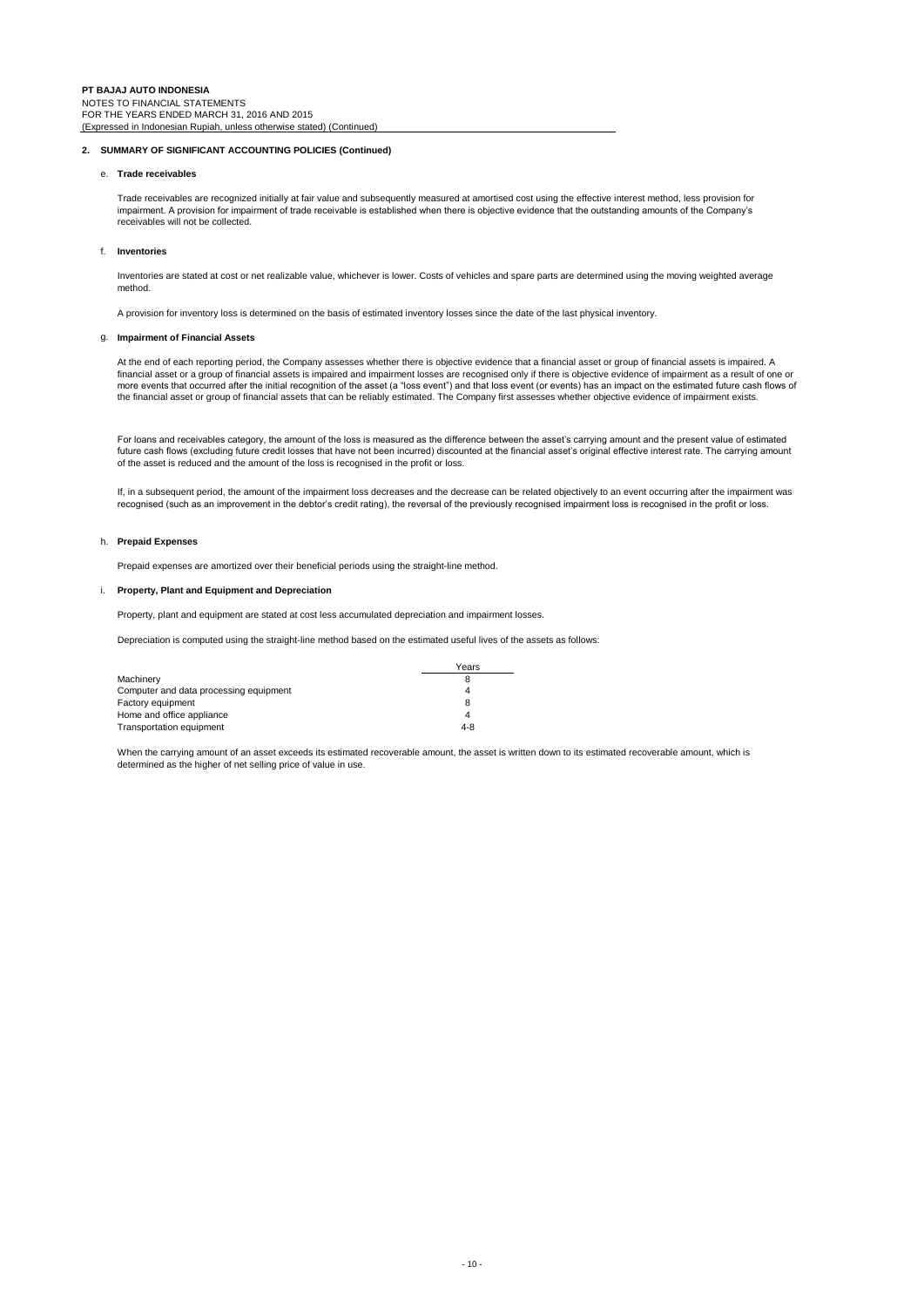#### **2. SUMMARY OF SIGNIFICANT ACCOUNTING POLICIES (Continued)**

#### i. **Property, Plant and Equipment and Depreciation (Continued)**

The cost of maintenance and repairs is charged to operations as incurred. Other costs incurred subsequently to add to, replace part of, or service an item of property, plant and equipment, are recognized as asset if, and only if it is probable that future economic benefits associated with the item will flow to the entity and<br>the cost of the item can be measured reliably. Gain a recognized within other gains (losses) – net in the profit and loss.

#### j. **Trade Payables**

Trade payable are stated at nominal values.

#### k. **Employees' Benefits**

The Company recognized the estimated liabilities for employees' benefits in accordance with the Labor Law No. 13/2003 dated March 25, 2003.

The cost of providing post-employment benefits is determined using the Projected Unit Credit Method. The accumulated unrecognized actuarial gains and losses<br>that exceed 10% of the greater of the present value of the Compa basis over the expected average remaining working lives of the participating employees. Past service cost is recognized immediately to the extent that the benefits are already vested, and otherwise is amortized on a straight-line basis over the average period until the benefits become vested.

The post-employment benefits obligation recognized in the statements of financial position represent the present value of the defined benefit obligation, as adjusted for unrecognized actuarial gains and losses and unrecognized past service cost and as reduced by the fair value of plan assets.

In 2015 and 2016 there is no estimated employees' benefit was made because the number of employee is nil, hence the SFAS 24 (2013 Revision) "Employee Benefits" can not be applied.

#### l. **Impairment of Non-Financial Assets**

At reporting date, the Company reviews any indication of asset impairment.

Non-financial assets are reviewed for impairment whenever events or changes in circumstances indicate that the carrying amount may not be recoverable. An impairment loss is recognised for the amount by which the asset's carrying amount exceeds its recoverable amount. The recoverable amount is the higher of an asset's fair value less cost to sales and value in use. For the purposes of assessing impairment, assets are grouped at the lowest levels for which there are separately identifiable cash flows (cash-generating units). Non-financial assets that have suffered an impairment are reviewed for possible reversal of the impairment at each reporting date.

#### m. **Financial Assets and Liabilities**

#### Financial Assets

Financial assets are classified in categories of (i) financial assets at fair value through profit and loss, (ii) loans and receivables, (iii) held-to-maturity financial assets, and (iv) available-for-sale financial assets. The classification depends on the purpose for which the financials assets were acquired. Management determines the classification of its financial assets at initial recognition.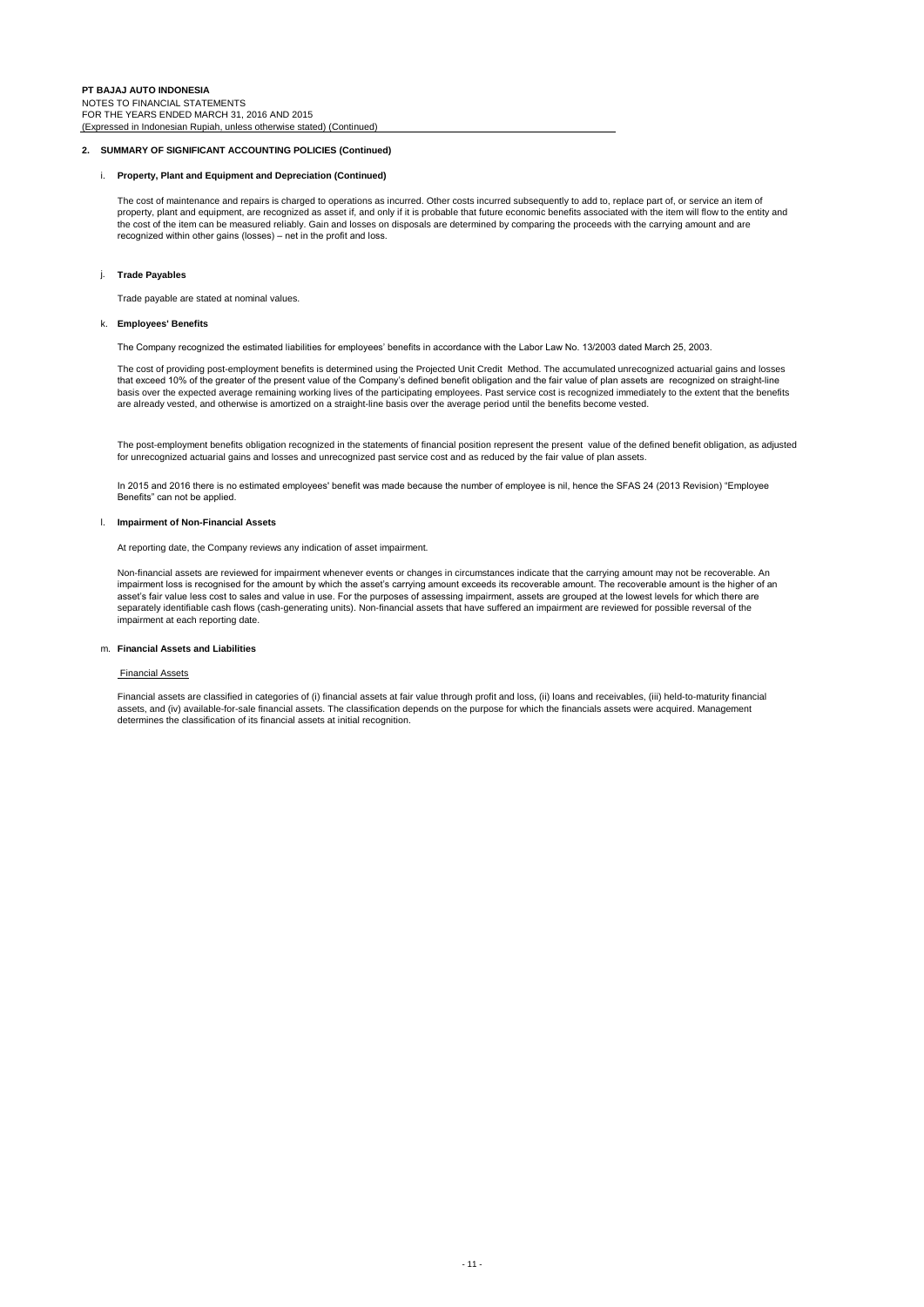#### **2. SUMMARY OF SIGNIFICANT ACCOUNTING POLICIES (Continued)**

#### m. **Financial Assets and Liabilities (Continued)**

#### Financial Liabilities

Financial liabilities are classified in the following categories of (i) financial liabilities at fair value through profit and loss and (ii) financial liabilities measured at amortized cost. Financial liabilities are derecognized when they have redeemed or otherwise extinguished.

#### Determination of Fair Value

The fair value of financial instruments traded in active markets is determined based on quoted market prices at the balance sheet date. Quoted market value used by the Company for the financial asset is bid price, while for the financial liabilities is ask price.

The fair value of financial instruments not traded in active markets is determined by using a specific valuation technique. The Company uses the discounted cash<br>flow method by using assumptions based on market conditions e

#### n. **Revenue and Expense Recognition**

Sales are recognized when the goods are delivered and title has passed. Expenses are recognized when incurred.

#### o. **Income Tax**

Current tax expense is determined based on the taxable income for the year computed using prevailing tax rates.

Deferred tax assets and liabilities are recognized for the future tax consequences attributable to differences between the financial statement carrying amounts of existing assets and liabilities and their respective tax bases. Deferred tax liabilities are recognized for all taxable temporary differences and deferred tax assets are recognized for deductible temporary differences to the extent that it is probable that taxable income will be available in future periods against which the deductible temporary differences can be utilized.

Deferred tax is calculated at the tax rates that have been enacted or substantively enacted by the date of financial statements. Deferred tax is charged or credited in the statement of income, except when it relates to items charged or credited directly to equity, in which case the deferred tax is also charged or credited directly to equity.

Deferred tax assets and liabilities are offset in the statements of financial position, except if these are for different legal entities, in the same manner the current tax assets and liabilities are presented.

Amendments to tax obligation are recorded when an assessment is received or, if appealed against by the Company and its subsidiaries, when the result of the appeal is determined.

#### p. **Use of Estimates**

The preparation of financial statements in conformity with generally accepted accounting principles requires management to make estimates and assumptions that<br>affect the reported amounts of assets and liabilities and discl amounts of revenues and expenses during the reporting period. Actual results could be different from these estimates.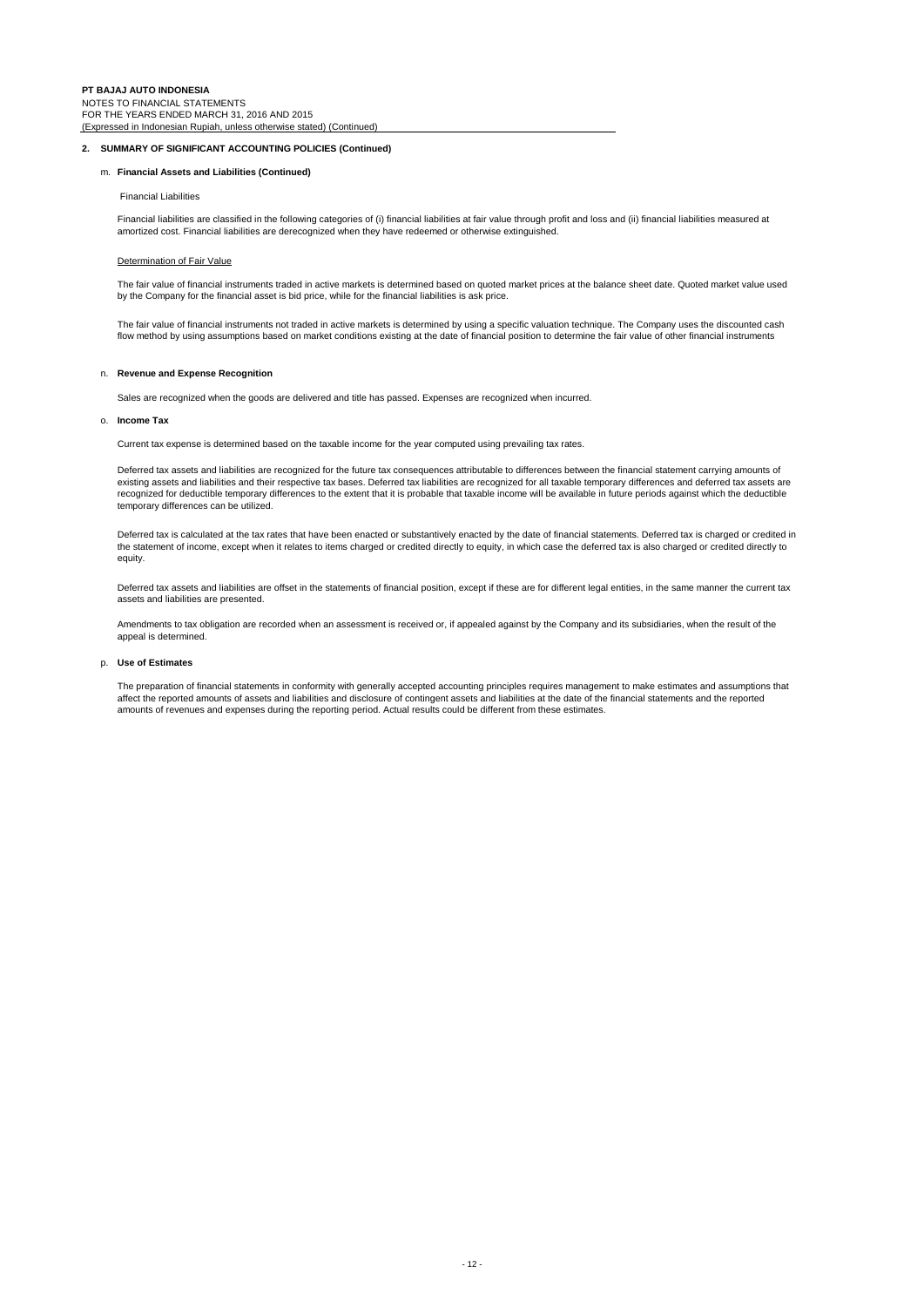**PT BAJAJ AUTO INDONESIA** NOTES TO FINANCIAL STATEMENTS FOR THE YEARS ENDED MARCH 31, 2016 AND 2015

(Expressed in Indonesian Rupiah, unless otherwise stated) (Continued)

#### **3. CASH AND CASH EQUIVALENTS**

|                                                                                                                                                                                            | 2016<br><b>IDR</b>                                           | 2015<br><b>IDR</b>             | 2016<br>INR (Crore)          | 2015<br>INR (Crore)                      |
|--------------------------------------------------------------------------------------------------------------------------------------------------------------------------------------------|--------------------------------------------------------------|--------------------------------|------------------------------|------------------------------------------|
| Cash in banks<br>Citibank N.A.<br>PT Bank Central Asia, Tbk                                                                                                                                | 817,159,355                                                  | 11,223,451,453<br>200,000      | 0.41                         | 5.60<br>$\overline{\phantom{a}}$         |
| Subtotal                                                                                                                                                                                   | 817,159,355                                                  | 11,223,651,453                 | 0.41                         | 5.60                                     |
| Time deposit<br>Citibank N.A.                                                                                                                                                              | 10,310,400,000                                               |                                | 5.15                         |                                          |
| Total                                                                                                                                                                                      | 11,127,559,355                                               | 11,223,651,453                 | 5.56                         | 5.60                                     |
| By Currency                                                                                                                                                                                | 2016<br><b>IDR</b>                                           | 2015<br><b>IDR</b>             | 2016<br>INR (Crore)          | 2015<br>$\overline{\text{INR}}$ (Crore)  |
| <b>United States Dollar</b><br>Cash in banks (USD 9,353.86 in 2016 and USD 421,385.60 in 2015)<br>Time deposit (USD 400,000 in 2016)<br>Indonesian Rupiah<br>Cash in banks<br>Time deposit | 124,181,845<br>5,310,400,000<br>692,977,510<br>5,000,000,000 | 5,513,409,190<br>5,710,242,263 | 0.06<br>2.65<br>0.35<br>2.50 | 2.75<br>2.85<br>$\overline{\phantom{a}}$ |
| Total                                                                                                                                                                                      | 11,127,559,355                                               | 11,223,651,453                 | 5.56                         | 5.60                                     |

#### **4. NATURE OF RELATIONSHIP AND TRANSACTIONS WITH RELATED PARTIES**

#### a. Nature of Relationship

- Bajaj Auto Limited and Mr. Teguh Boentoro are the stockholders of the Company.
- PT Abdi Raharja is a related party wherein stockholder is the same as the stockholder of the Company.

#### b. Purchases

Purchases from Bajaj Auto Limited amounting to nil and IDR 1,063,038,551 (INR 0.53 crore) for the years ended March 31, 2016 and 2015, respectively and<br>constituted approximately 0% and 22.23% of the total Cost of Goods Sol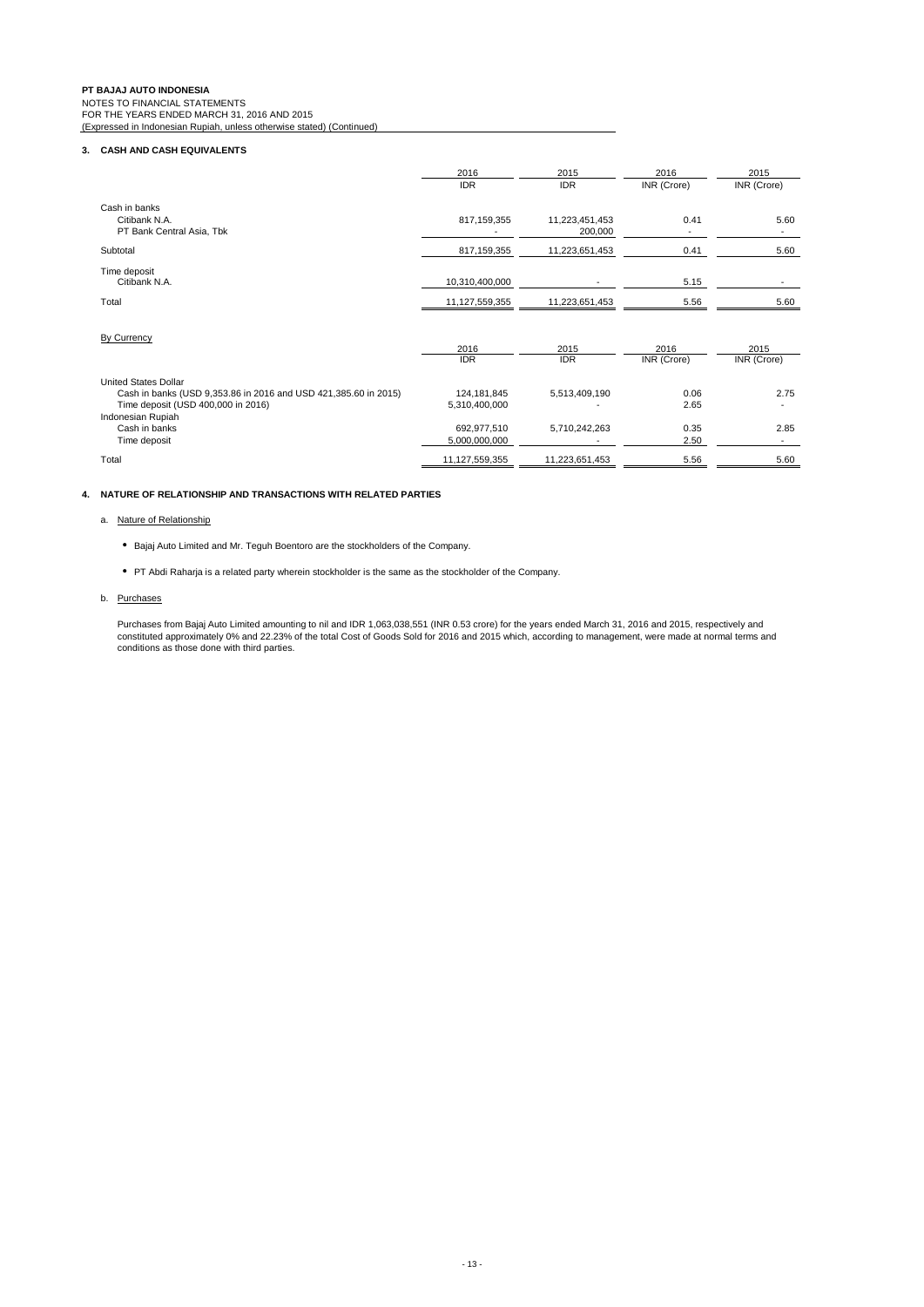#### **5. OTHER RECEIVABLE**

This account represent the interest receivable from time deposit in 2016 amounting to IDR 162,074,790 (Equvalent to INR 0.09 Crore)

#### **6. TAXATION**

#### a. Prepaid Taxes

|                                                                           | 2016<br><b>IDR</b> | 2015<br><b>IDR</b>       | 2016<br>INR (Crore) | 2015<br>INR (Crore) |
|---------------------------------------------------------------------------|--------------------|--------------------------|---------------------|---------------------|
| Tax receivable (Note 6d)<br>Value Added Taxes<br>Income tax - Article 28a | 76,221,056         |                          | 0.04                |                     |
| 2015 (see note 6d)<br>Value Added Tax                                     | ٠                  | 38,122,000<br>76,221,056 | ۰                   | 0.02<br>0.04        |
| Total                                                                     | 76,221,056         | 114,343,056              | 0.04                | 0.06                |
| <b>Taxes Payable</b><br>h.                                                |                    |                          |                     |                     |
|                                                                           | 2016<br><b>IDR</b> | 2015<br><b>IDR</b>       | 2016<br>INR (Crore) | 2015<br>INR (Crore) |
| Income taxes:<br>Article 4 (2)                                            |                    | 10.000.000               | ٠                   |                     |

- - - - - - - - - - - - - - - - -

#### c. Tax Benefit

A reconciliation between loss before tax per statements of income and fiscal loss is as follows:

|                                                       | 2016            | 2015            | 2016        | 2015        |
|-------------------------------------------------------|-----------------|-----------------|-------------|-------------|
|                                                       | <b>IDR</b>      | <b>IDR</b>      | INR (Crore) | INR (Crore) |
| Income (loss) before tax per statements of income     | 89,073,468      | (3,332,443,397) | 0.05        | (1.67)      |
| Temporary differences:                                |                 |                 |             |             |
| Provision for employees' benefit income - realization |                 | (453, 120, 736) |             | (0.23)      |
| Nondeductible expenses (income):                      |                 |                 |             |             |
| Employees' benefit in kinds:                          |                 |                 |             |             |
| Tax penalty                                           | 23,250,764      |                 | 0.01        |             |
| Miscellaneous expense                                 | 1,084,326       | 154, 145, 615   |             | 0.08        |
| Residence rental                                      |                 | 217,908,069     |             | 0.11        |
| Provision for doubtful account                        |                 | 85,365,365      |             | 0.04        |
| Employees' residence telephone and mobilephones       |                 | 49,141,471      |             | 0.02        |
| Entertainment                                         |                 | 38,732,733      |             | 0.02        |
| Depreciation                                          |                 | 23,406,250      |             | 0.01        |
| Other employees benefit in kinds                      |                 | 13,862,434      |             | 0.01        |
| Medical allowance and benefit                         |                 | 10,714,716      |             | 0.01        |
| Pantry                                                |                 | 1,952,450       |             |             |
| Interest income                                       | (162,074,790)   | (1,756,886)     | (0.08)      |             |
| Adjustment in value of inventory                      |                 | (4,794,027,497) |             | (2.39)      |
| Total                                                 | (137, 739, 700) | (4,200,555,280) | (0.07)      | (2.09)      |
| Fiscal loss for current year                          | (48,666,232)    | (7,986,119,413) | (0.02)      | (3.99)      |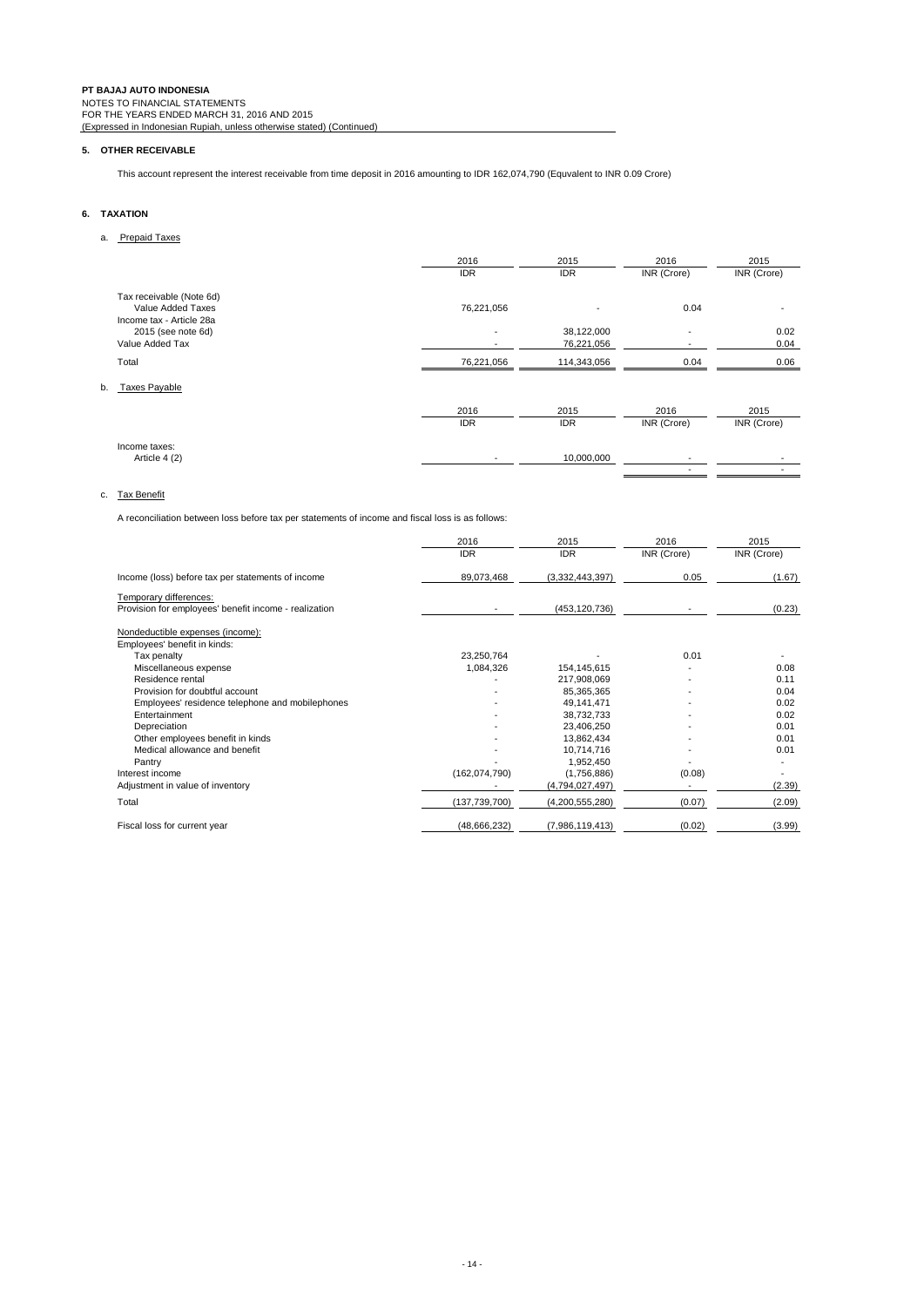#### **6. TAXATION (Continued)**

#### c. Tax Benefit (Continued)

|                                     | 2016                | 2015                | 2016        | 2015        |
|-------------------------------------|---------------------|---------------------|-------------|-------------|
|                                     | <b>IDR</b>          | <b>IDR</b>          | INR (Crore) | INR (Crore) |
| Compensated prior year fiscal loss: |                     |                     |             |             |
| 2016                                | (48,666,232)        |                     | (0.02)      |             |
| 2015                                | (7,986,119,413)     | (7,986,119,413)     | (3.99)      | (3.99)      |
| 2014                                | (27, 122, 427, 272) | (27, 122, 427, 272) | (13.54)     | (13.54)     |
| 2013                                | (37,821,960,782)    | (37,821,960,782)    | (18.88)     | (18.88)     |
| Adjustment of tax decision letter   |                     |                     |             |             |
| for income tax 2013                 | 37,821,960,782      | 37,821,960,782      | 18.88       | 18.88       |
| 2012                                | (18, 344, 845, 869) | (18,344,845,869)    | (9.16)      | (9.16)      |
| Adjustment of tax decision letter   |                     |                     |             |             |
| for income tax 2012                 | 18,344,845,869      | 18,344,845,869      | 9.16        | 9.16        |
| 2011                                | (21,590,369,920)    | (21,590,369,920)    | (10.77)     | (10.77)     |
| Adjustment of tax decision letter   |                     |                     |             |             |
| for income tax 2011                 |                     | 1,231,227,900       |             | 0.61        |
| Accumulated fiscal loss             | (56,747,582,837)    | (55, 467, 688, 705) | (28.32)     | (27.69)     |
|                                     |                     |                     |             |             |

#### d. Tax Decision Letter

In 2015, based on the Tax Overpayment Refund Instruction No. 055-0627-2015 dated August 11, 2015, the Company obtained the corporate income tax overpayment refund amounting to IDR 38,122,000.

The Company also obtained the Tax Collection Letter from Chief of Jakarta Tax Service Office amounting to IDR 23,250,764. The Company has been submitting the<br>Objection to this letter, and has been rejected for IDR 10,173,2

The Company obtained Tax Decision Letter from Chief of Jakarta Tax Service Office as follows:

| 2015           |                  |                                              |                                                                 |                         |                           |                                 |
|----------------|------------------|----------------------------------------------|-----------------------------------------------------------------|-------------------------|---------------------------|---------------------------------|
| No.            | Date             | Decision Letter No.                          | Description                                                     | Period                  | Excess (under)<br>payment | Excess (under)<br>payment (INR) |
|                | July 2, 2014     | 00149/406/12/055/14                          | Corporate income tax refund<br>based on tax assesment<br>letter | 2013 (fiscal year 2012) | 211.090.000               | 0.11                            |
| $\mathfrak{p}$ | December 8, 2014 | KEP-<br>00047/SKPPKP/WPJ.07/K<br>P.0303/2014 | Preliminary refund corporate<br>income tax                      | 2014 (fiscal year 2013) | 53.826.000                | 0.03                            |
| 3              | June 19, 2014    | Put-<br>53298/PP/M.IVB/16/2014               | Value Added Tax refund<br>based on Court Judgement<br>result    | 2009                    | 19.584.802                | 0.01                            |
| 4              | June 19, 2014    | Put-<br>53299/PP/M.IVB/16/2014               | Value Added Tax refund<br>based on Court Judgement<br>result    | 2010                    | 640,000                   |                                 |

#### **7. PROPERTY, PLANT AND EQUIPMENT**

|                               | April 1,           |                                |                          | March 31,          | March 31,           |
|-------------------------------|--------------------|--------------------------------|--------------------------|--------------------|---------------------|
|                               | 2014<br><b>IDR</b> | <b>Additions</b><br><b>IDR</b> | Deductions<br><b>IDR</b> | 2015<br><b>IDR</b> | 2015<br>INR (Crore) |
|                               |                    |                                |                          |                    |                     |
| At cost:                      |                    |                                |                          |                    |                     |
| Machinery                     | 5,721,481,671      |                                | (5,721,481,671)          |                    |                     |
| Computer and data processing  |                    |                                |                          |                    |                     |
| equipment                     | 858,264,405        |                                | (858, 264, 405)          |                    |                     |
| Factory equipment             | 1,397,147,293      |                                | (1,397,147,293)          |                    |                     |
| Home and office appliances    | 982,812,598        |                                | (982, 812, 598)          |                    |                     |
| Transportation equipment      | 1,152,626,927      |                                | (1, 152, 626, 927)       |                    |                     |
| <b>Electric Installations</b> | 1,615,432,053      |                                | (1,615,432,053)          |                    |                     |
| Total                         | 11,727,764,947     |                                | (11,727,764,947)         |                    |                     |
| Accumulated depreciation:     |                    |                                |                          |                    |                     |
| Machinery                     | 5,721,481,641      |                                | (5,721,481,641)          |                    |                     |
| Computer and data processing  |                    |                                |                          |                    |                     |
| equipment                     | 822,037,621        | 11,205,965                     | (833, 243, 586)          |                    |                     |
| Factory equipment             | 1,280,850,826      | 27,292,084                     | (1,308,142,910)          |                    |                     |
| Home and office appliances    | 861,809,207        | 39,842,622                     | (901, 651, 829)          |                    |                     |
| Transportation equipment      | 703,977,939        | 46,812,500                     | (750, 790, 439)          |                    |                     |
| <b>Electric Installations</b> | 1,615,432,045      |                                | (1,615,432,045)          |                    |                     |
|                               |                    |                                |                          |                    |                     |
| Total                         | 11,005,589,279     | 125, 153, 171                  | (11, 130, 742, 450)      |                    |                     |
| Net Book Value                | 722,175,668        |                                |                          |                    |                     |

Depreciation charges to operation amounting to nil for 2016 and IDR 125,153,171 (INR 0.06 crore) for 2015.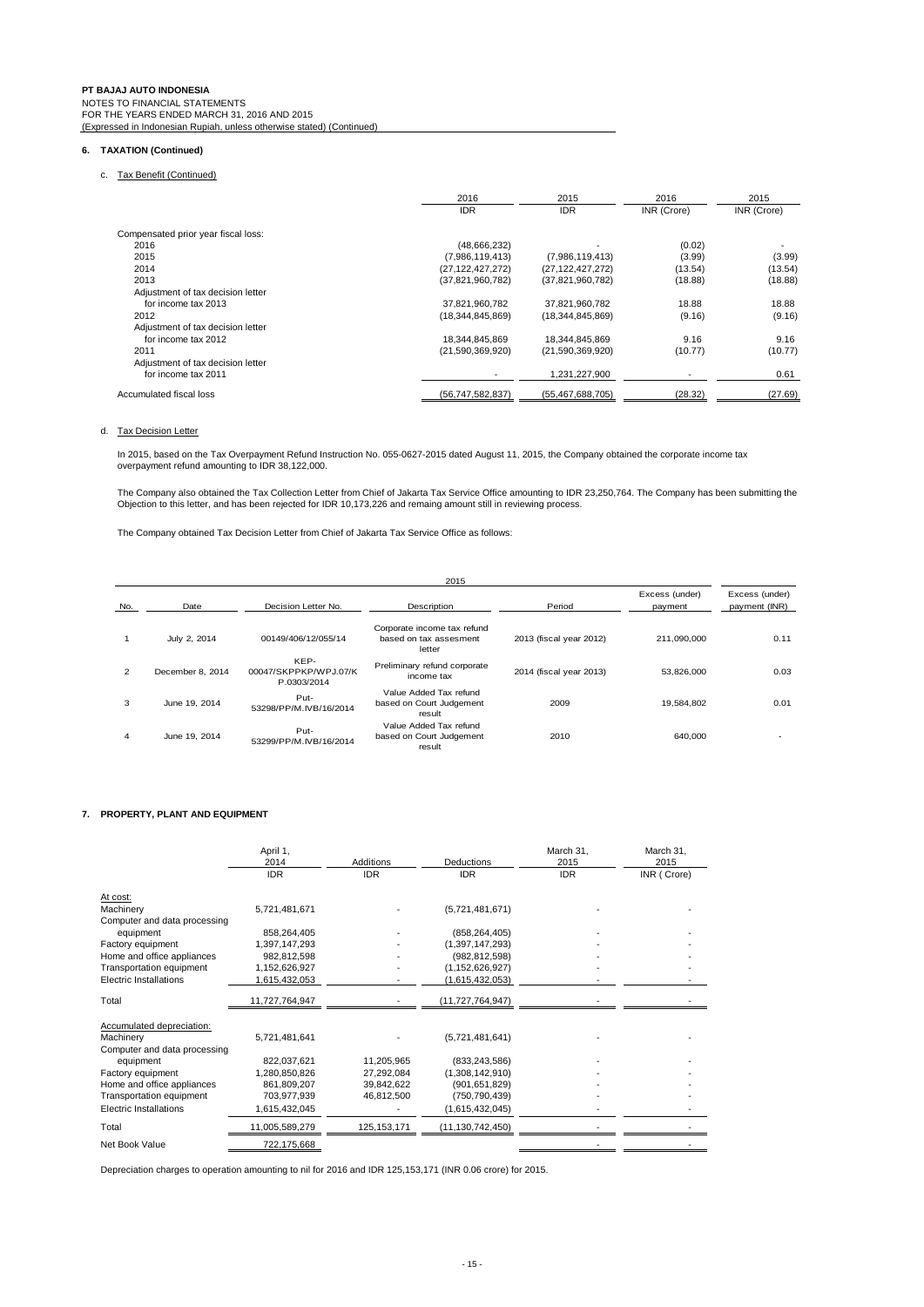#### **8. EMPLOYEES' BENEFITS**

The Company provides defined post-employment benefits for all its local permanent employees based on the Labor Law No. 13 Year 2003 concerning the settlement of labor dismissal and the stipulation of severance pay, gratuity, and<br>compensation in companies. The Company prepared his own calculation for 2015, because there are only 4 emplo

An analysis of employees' benefit obligation is as follows:

|                      | 2016<br><b>IDR</b> | 2015<br><b>IDR</b> | 2016<br>INR (Crore) | 2015<br>INR (Crore) |
|----------------------|--------------------|--------------------|---------------------|---------------------|
| Beginning balance    |                    | 453,120,736        |                     | 0.23                |
| Payment for the year |                    | (453, 120, 736)    |                     | (0.23)              |
| Ending balance       |                    |                    |                     |                     |

#### **9. CAPITAL STOCK**

|                       |        |           | 2016 and 2015 |            |                 |             |
|-----------------------|--------|-----------|---------------|------------|-----------------|-------------|
|                       |        | Number of | Percentage of |            | Total           |             |
| Name of Stockholder   | Series | Share     | Ownership     |            | Paid-up Capital |             |
|                       |        |           | %             | USD        | <b>IDR</b>      | INR (Crore) |
| Bajaj Auto Limited    | A      | 408.750   | 98.50%        | 40.875.000 | 382.385.625.000 | 190.83      |
|                       | в      | 3.125     | 0.75%         | 312.500    | 2,923,437,500   | 1.46        |
| <b>Teguh Boentoro</b> | в      | 3,125     | 0.75%         | 312,500    | 2,923,437,500   | 1.46        |
| Total                 |        | 415,000   | 100.00%       | 41,500,000 | 388,232,500,000 | 193.75      |

The balance of foreign exchange difference on paid-up capital represents funds received by the Company over the par value of shares issued, as a result of differences in exchange rates between the rate used in the articles of association and<br>the actual rate ruling on the date the foreign currency capital was contributed by the sharehold

#### **10. NET SALES**

|             | 2016                     | 2015          | 2016        | 2015        |
|-------------|--------------------------|---------------|-------------|-------------|
|             | <b>IDR</b>               | <b>IDR</b>    | INR (Crore) | INR (Crore) |
| Vehicles    |                          | 2,307,679,494 |             | 1.15        |
| Spareparts  | -                        | 3,030,443,303 |             | 1.51        |
| Scrap       | -                        | 72,345,460    |             | 0.04        |
| Sales - net | $\overline{\phantom{0}}$ | 5,410,468,257 |             | 2.70        |

#### **11. COST OF GOODS SOLD**

|                                     | 2016                     | 2015          | 2016                     | 2015        |
|-------------------------------------|--------------------------|---------------|--------------------------|-------------|
|                                     | <b>IDR</b>               | IDR           | INR (Crore)              | INR (Crore) |
| SKD kits and materials for vehicles | $\overline{\phantom{a}}$ | 2,601,547,515 |                          | 1.30        |
| Spare parts                         | $\overline{\phantom{a}}$ | 2,176,165,894 |                          | 1.09        |
| Other consumables                   |                          | 3.806.000     | $\overline{\phantom{0}}$ | $\sim$      |
| Total                               | $\overline{\phantom{0}}$ | 4,781,519,409 | $\overline{\phantom{0}}$ | 2.39        |

#### **12. OPERATING EXPENSES**

#### **Selling Expenses**

|                               | 2016                     | 2015       | 2016        | 2015        |
|-------------------------------|--------------------------|------------|-------------|-------------|
|                               | <b>IDR</b>               | <b>IDR</b> | INR (Crore) | INR (Crore) |
| Incentive and sales promotion |                          | 35,868,000 |             | 0.02        |
| Vehicles service charges      |                          | 35,151,467 |             | 0.02        |
| Packing and forwarding        | $\overline{\phantom{0}}$ | 24,380,620 |             | 0.01        |
| Total                         |                          | 95,400,087 |             | 0.05        |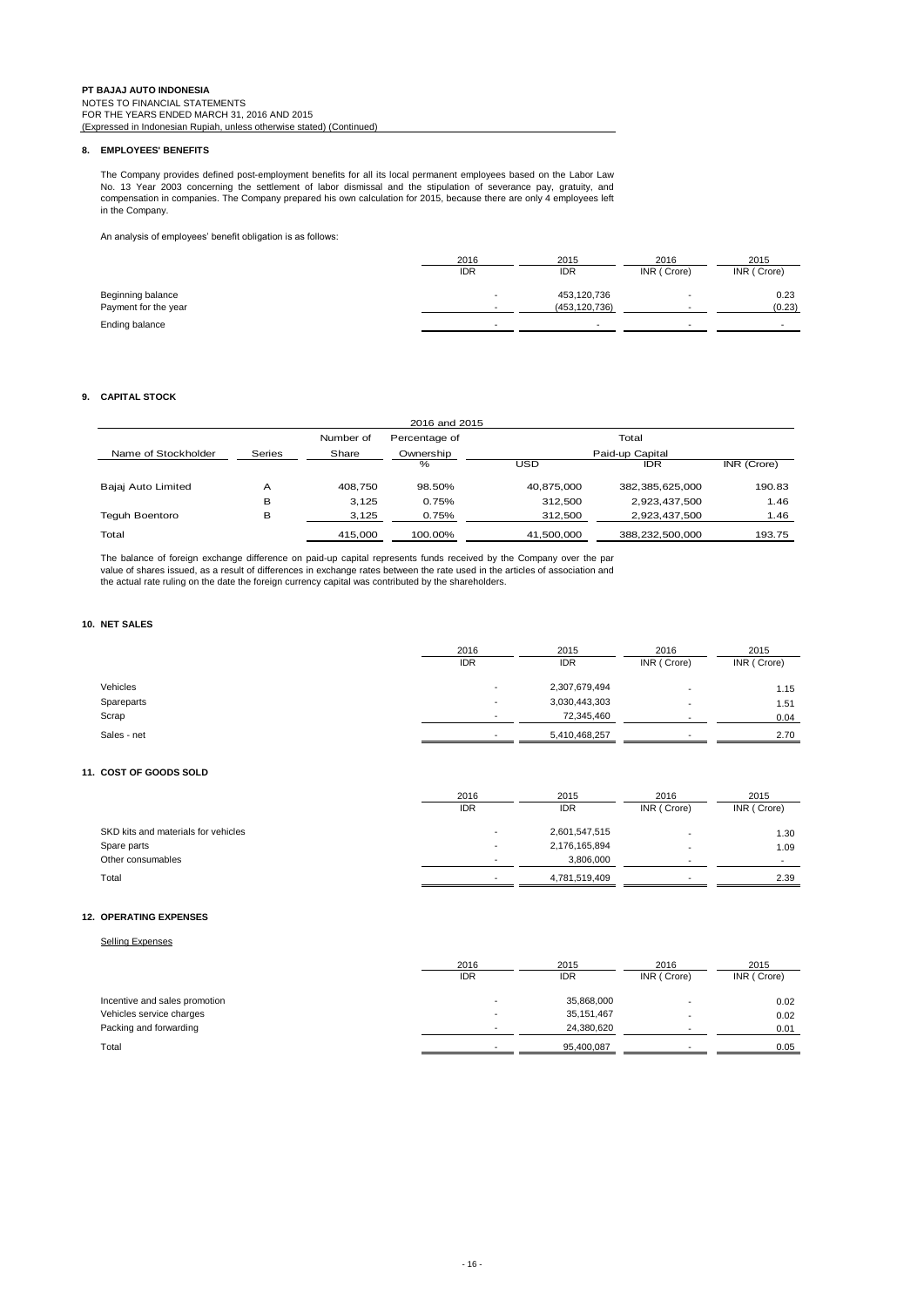(Expressed in Indonesian Rupiah, unless otherwise stated) (Continued)

#### **12. OPERATING EXPENSES (Continued)**

#### General and Administrative Expenses

|                                | 2016<br><b>IDR</b>       | 2015<br><b>IDR</b> | 2016<br>INR (Crore) | 2015<br>INR (Crore) |
|--------------------------------|--------------------------|--------------------|---------------------|---------------------|
|                                |                          |                    |                     |                     |
| Consultancy                    | 170,272,638              | 334,032,921        | 0.08                | 0.17                |
| Professional fee               | 40,000,000               | 228,574,026        | 0.02                | 0.11                |
| Bank charges                   | 3,303,171                | 22,447,022         |                     | 0.01                |
| Tax                            | 23,250,764               |                    | 0.02                |                     |
| Rental                         | ٠                        | 1,897,408,069      |                     | 0.95                |
| Staff on cost                  | ٠                        | 1,807,397,463      |                     | 0.90                |
| Travelling                     | ٠                        | 594,169,100        |                     | 0.30                |
| Security                       | $\overline{\phantom{a}}$ | 231,374,700        |                     | 0.12                |
| Power and electricity          | ٠                        | 228,272,256        |                     | 0.11                |
| Depreciation                   |                          | 125, 153, 171      |                     | 0.06                |
| Courier and communication      | ٠                        | 97,803,713         |                     | 0.05                |
| Repair                         |                          | 95,815,823         |                     | 0.05                |
| Motor car expenses             |                          | 87,438,195         |                     | 0.04                |
| Provision for doubtful account |                          | 85,365,365         |                     | 0.04                |
| Welfare                        |                          | 81,559,730         |                     | 0.04                |
| Data entry and others EDP      |                          | 74,395,562         |                     | 0.04                |
| Printing and stationery        |                          | 10,619,100         |                     | 0.01                |
| Others                         | 1,084,326                | 194,830,798        |                     | 0.09                |
| Total                          | 237,910,899              | 6,196,657,014      | 0.12                | 3.09                |

#### **13. MONETARY ASSETS AND LIABILITIES DENOMINATED IN FOREIGN CURRENCIES**

As of March 31, 2016 and 2015, the Company had monetary assets and liabilities in foreign currency as follows:

|                                     | 2016              |                       |                              |                          |                             |                              |
|-------------------------------------|-------------------|-----------------------|------------------------------|--------------------------|-----------------------------|------------------------------|
|                                     | Balance in<br>USD | Equivalent in<br>IDR. | Equivalent in<br>INR (Crore) | Balance in<br><b>USD</b> | Equivalent in<br><b>IDR</b> | Equivalent in<br>INR (Crore) |
| Assets<br>Cash on hand and in banks | 409.353.86        | 5,434,581,845         | 2.71                         | 421.385.60               | 5,513,409,190               | 2.75                         |
| <b>Total Assets</b>                 | 409.353.86        | 5,434,581,845         | 2.71                         | 421,385.60               | 5,513,409,190               | 2.75                         |
| Liabilities                         |                   |                       |                              |                          |                             |                              |
| Accrued expenses                    |                   | ٠                     |                              | 9,000.00                 | 117,756,000                 | 0.06                         |
| <b>Total Liabilities</b>            |                   |                       |                              | 9.000.00                 | 117.756.000                 | 0.06                         |
| <b>Net Assets</b>                   | 409.353.86        | 5.434.581.845         | 2.71                         | 412.385.60               | 5.395.653.190               | 2.69                         |

The conversion rate used by the Company is IDR 13,276 and IDR 13,084 for USD 1 as of March 31, 2016 and 2015, respectively.